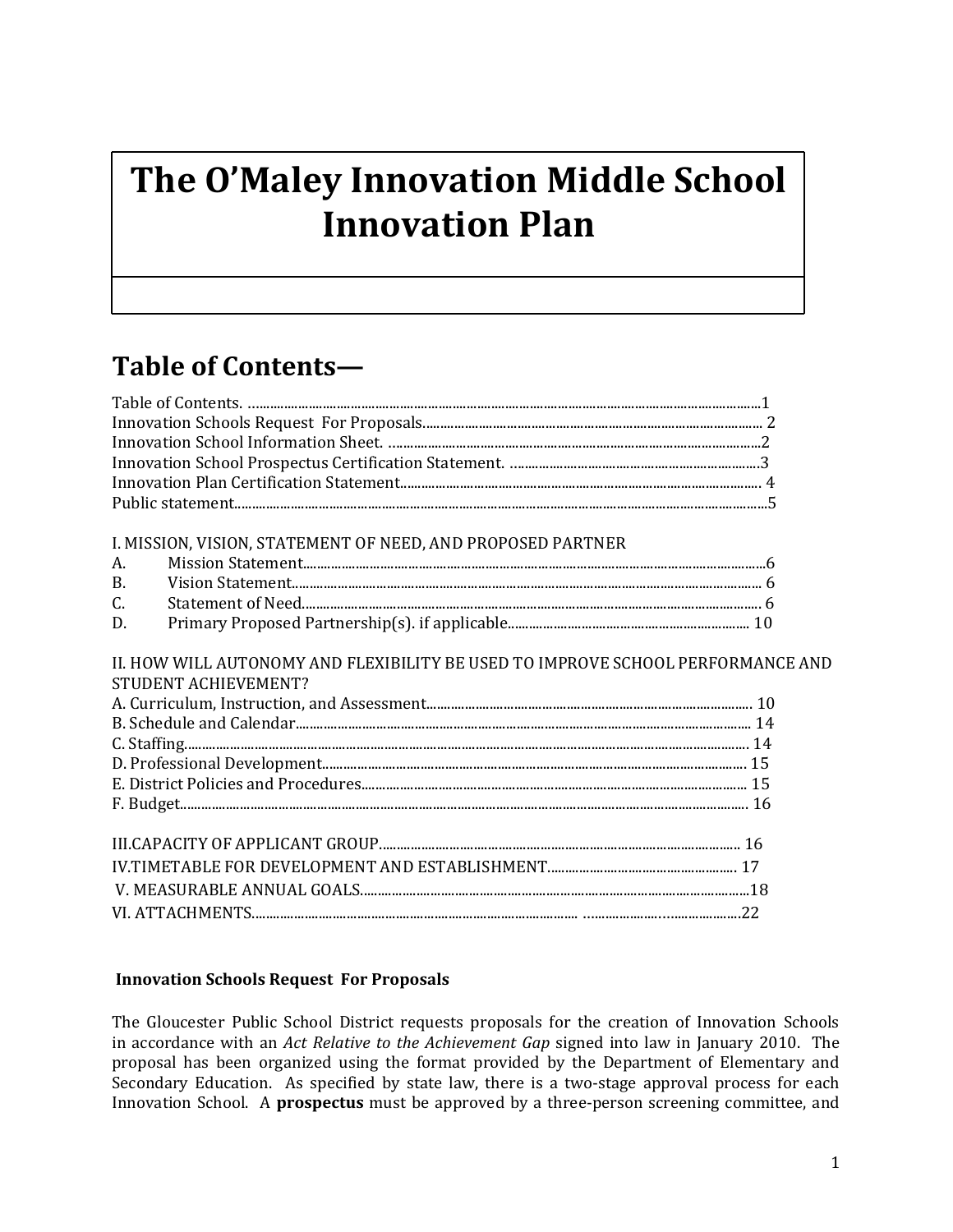then a more detailed **innovation plan** must be developed by an innovation plan committee and then approved by teachers (in the case of conversions) and the local school committee.

In order to be considered for a DESE planning grant, the prospectus must be submitted to the district superintendent by December 10, 2011. This will allow for the development of the grant, which is due January 10, 2012. The completed prospectus should be mailed or delivered to the Superintendent's Office, Gloucester School District, 6 School Street, Gloucester, Massachusetts 01930

*Please Note: All documents submitted become a part of the public record.*

## **Innovation School Information Sheet**

| Proposed Innovation School Name:       | <b>O'Maley Innovation Middle School</b> |
|----------------------------------------|-----------------------------------------|
| <b>Full/Partial Conversion or New:</b> | Full                                    |
| Proposed School Address (if known):    | 32 Cherry St. Gloucester, MA 01930      |
| <b>Primary Contact Name:</b>           | <b>Debra Lucey</b>                      |
| Primary Contact Phone Number(s):       | 978-281-9850                            |
| Primary Contact Fax Number(s):         |                                         |
| Primary Contact Email Address:         | dlucey@gloucester.k12.ma.us             |

#### If conversion:

| <b>Existing School Name:</b>    | O'Maley Middle School              |
|---------------------------------|------------------------------------|
| <b>Existing School Address:</b> | 32 Cherry St. Gloucester, MA 01930 |

Proposed Innovation School opening school year: ¨ 2010-11 **2011-2012** Proposed duration of innovation plan (up to five years): ¨ **5 years**

| <b>School</b><br>Year | Grade<br><b>Levels</b> | <b>Total Student</b><br><b>Enrollment</b> | <b>Total</b><br><b>Number</b><br>0f<br><b>Staff</b> |
|-----------------------|------------------------|-------------------------------------------|-----------------------------------------------------|
|                       |                        |                                           |                                                     |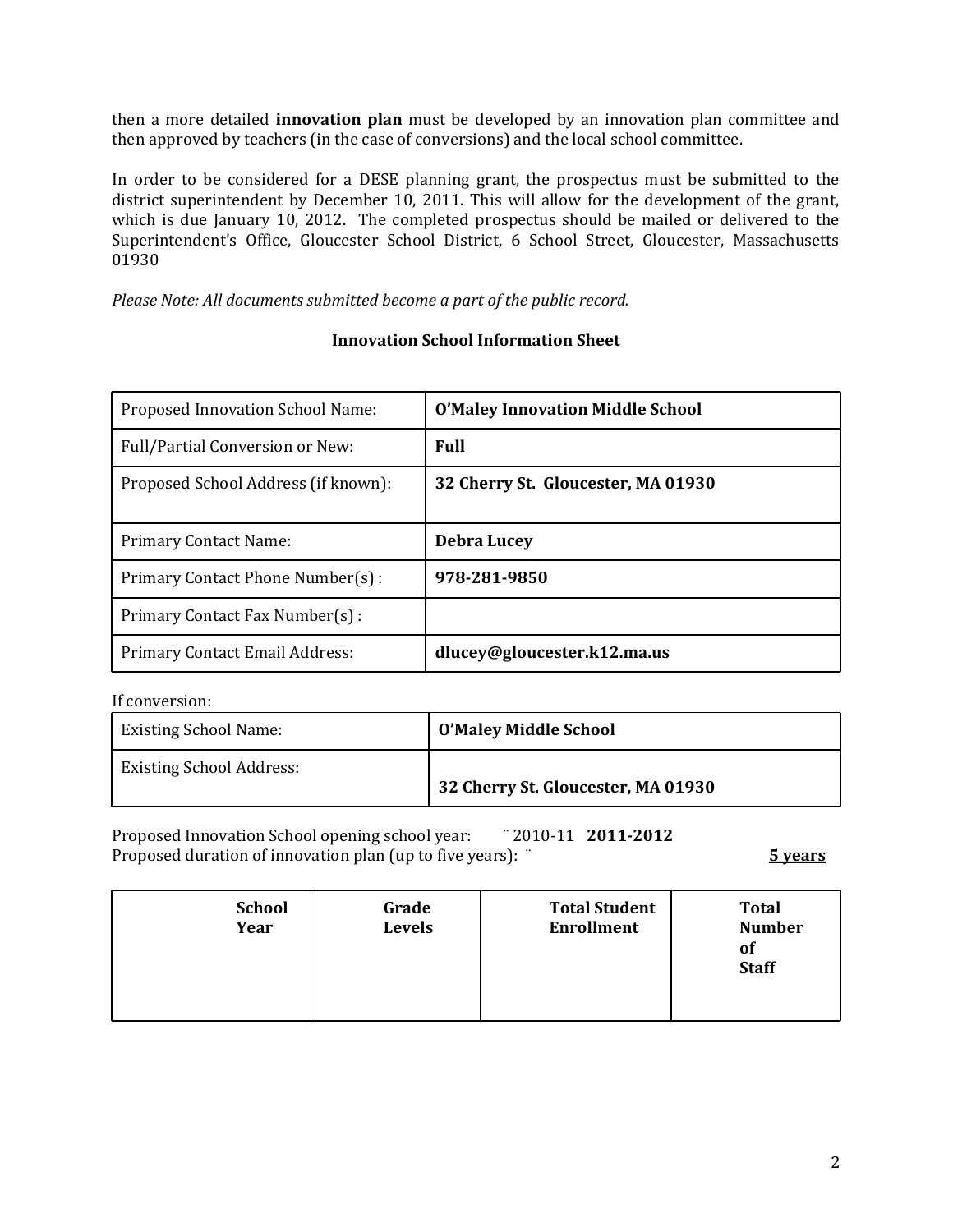| First<br>Year                                                                       | $6-8$ | 660 | $90\,$ |
|-------------------------------------------------------------------------------------|-------|-----|--------|
| Second<br>Year                                                                      | $6-8$ | 660 | $90\,$ |
| Third<br>Year                                                                       | $6-8$ | 660 | $90\,$ |
| Fourth<br>Year                                                                      | $6-8$ | 660 | $90\,$ |
| Fifth<br>Year                                                                       | $6-8$ | 660 | $90\,$ |
| $\cdots$                                                                            |       | 660 | $90\,$ |
| $\operatorname{Full}$<br>$\hbox{\rm At}$<br>Enroll-<br>$\mathop{\rm ment}\nolimits$ |       | 660 | $90\,$ |

## **Will this school serve students from multiple districts?** ¨ Yes ¨ **No**

If yes, list the towns/cities in the proposed regions.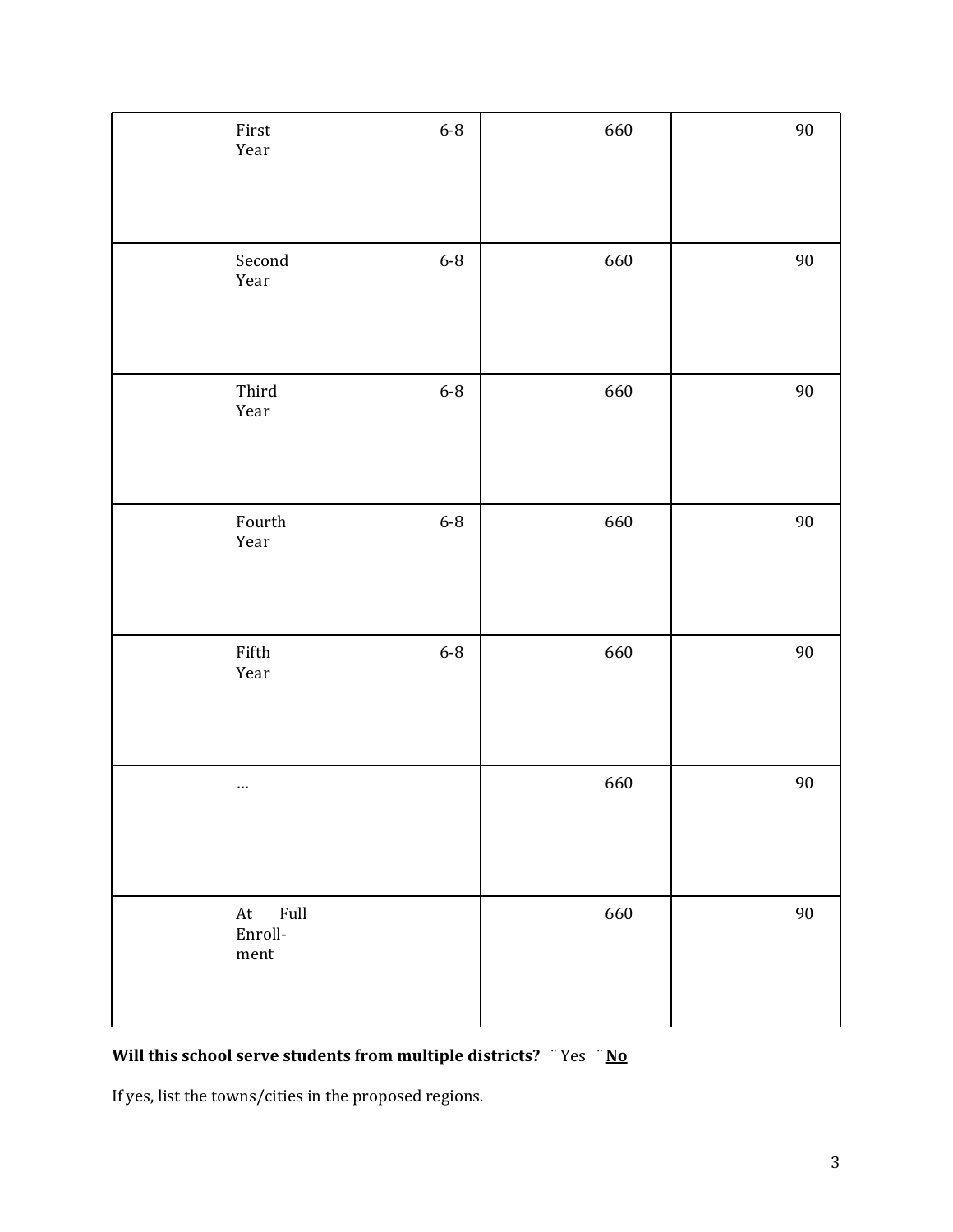If yes, list the school districts (including regional school districts) in the proposed region. (Use additional sheets if necessary)**:**

## **Innovation School Prospectus Certification Statement**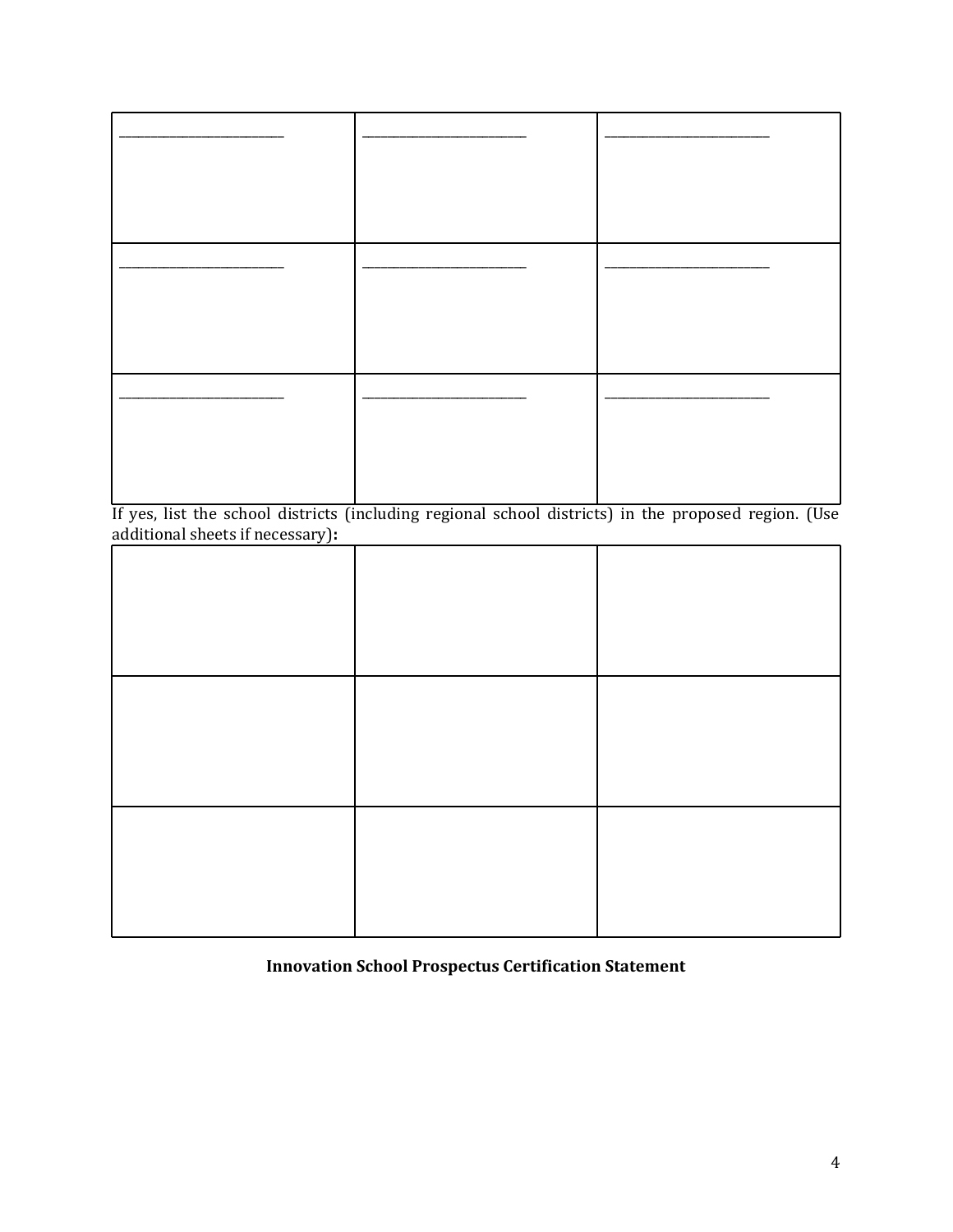| Proposed Innovation School Name: | <b>O'Maley Innovation Middle School</b> |
|----------------------------------|-----------------------------------------|
|                                  |                                         |
|                                  |                                         |
|                                  |                                         |
| Proposed City/Town Location:     | Gloucester, MA 01930                    |
|                                  |                                         |
|                                  |                                         |
|                                  |                                         |

I hereby certify that the information submitted in this prospectus is true to the best of my knowledge and belief.

## **Signature of Authorized Person \_\_\_\_\_\_\_\_\_\_\_\_\_\_\_\_\_\_\_\_\_\_\_\_\_\_\_\_\_\_\_\_\_Date \_\_\_\_\_\_\_\_**

| <b>Authorized Person Information</b> |                                       |
|--------------------------------------|---------------------------------------|
| Print/Type Name:                     | <b>Debra Lucey</b>                    |
| Address:                             | 32 Cherry St. Gloucester, MA<br>01930 |
| Phone Number:                        | 978-281-9850                          |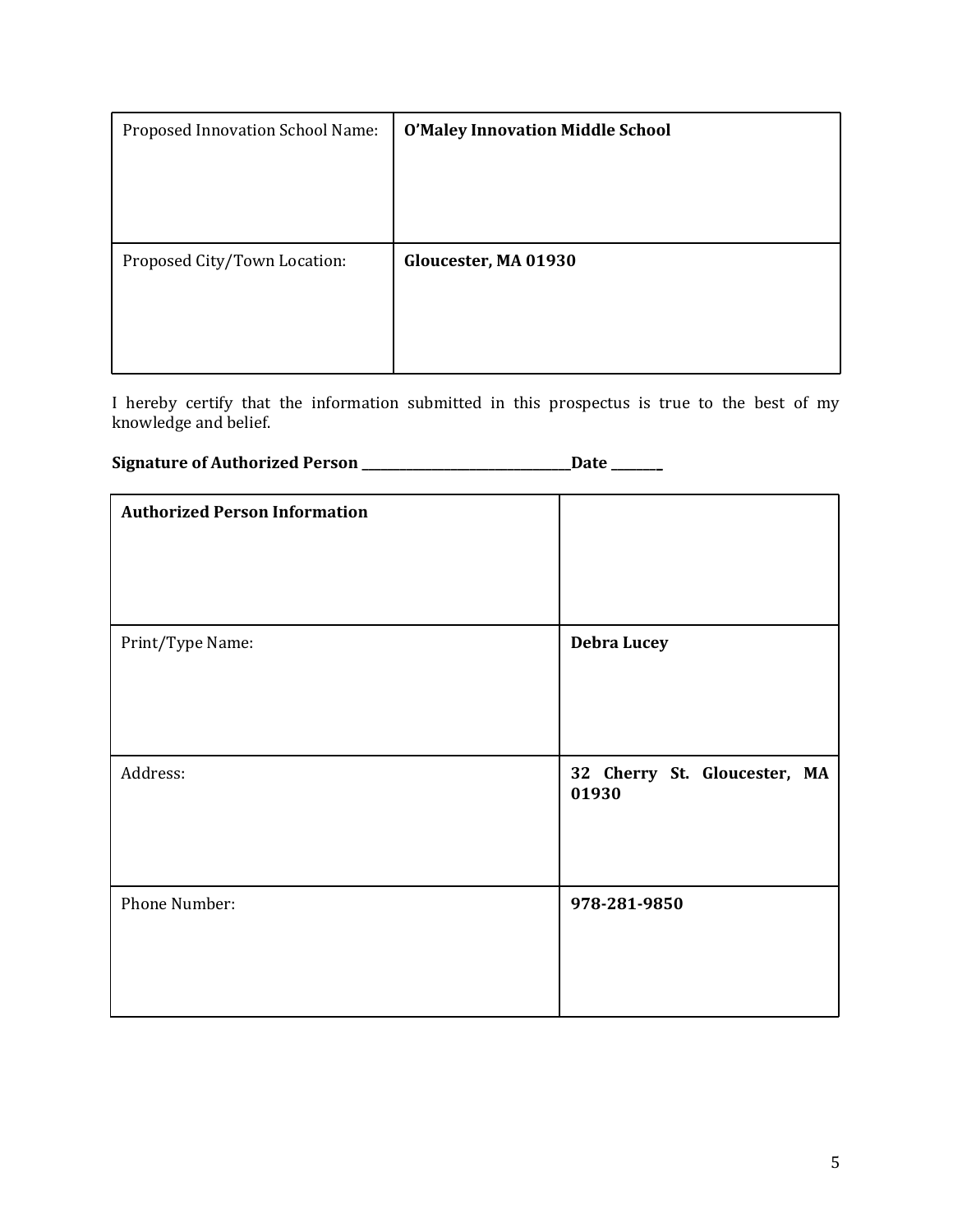| Fax Number:    |                             |
|----------------|-----------------------------|
|                |                             |
|                |                             |
|                |                             |
| Email Address: | dlucey@gloucester.k12.ma.us |
|                |                             |
|                |                             |
|                |                             |

## **Innovation Plan Certification Statement**

| Proposed Innovation School Name: | <b>O'Maley Innovation Middle School</b> |
|----------------------------------|-----------------------------------------|
|                                  |                                         |
|                                  |                                         |
|                                  |                                         |
| Proposed City/Town Location:     | Gloucester, MA                          |
|                                  |                                         |
|                                  |                                         |
|                                  |                                         |

Names of innovation plan committee members (no more than 11 individuals) selected in accordance with state law: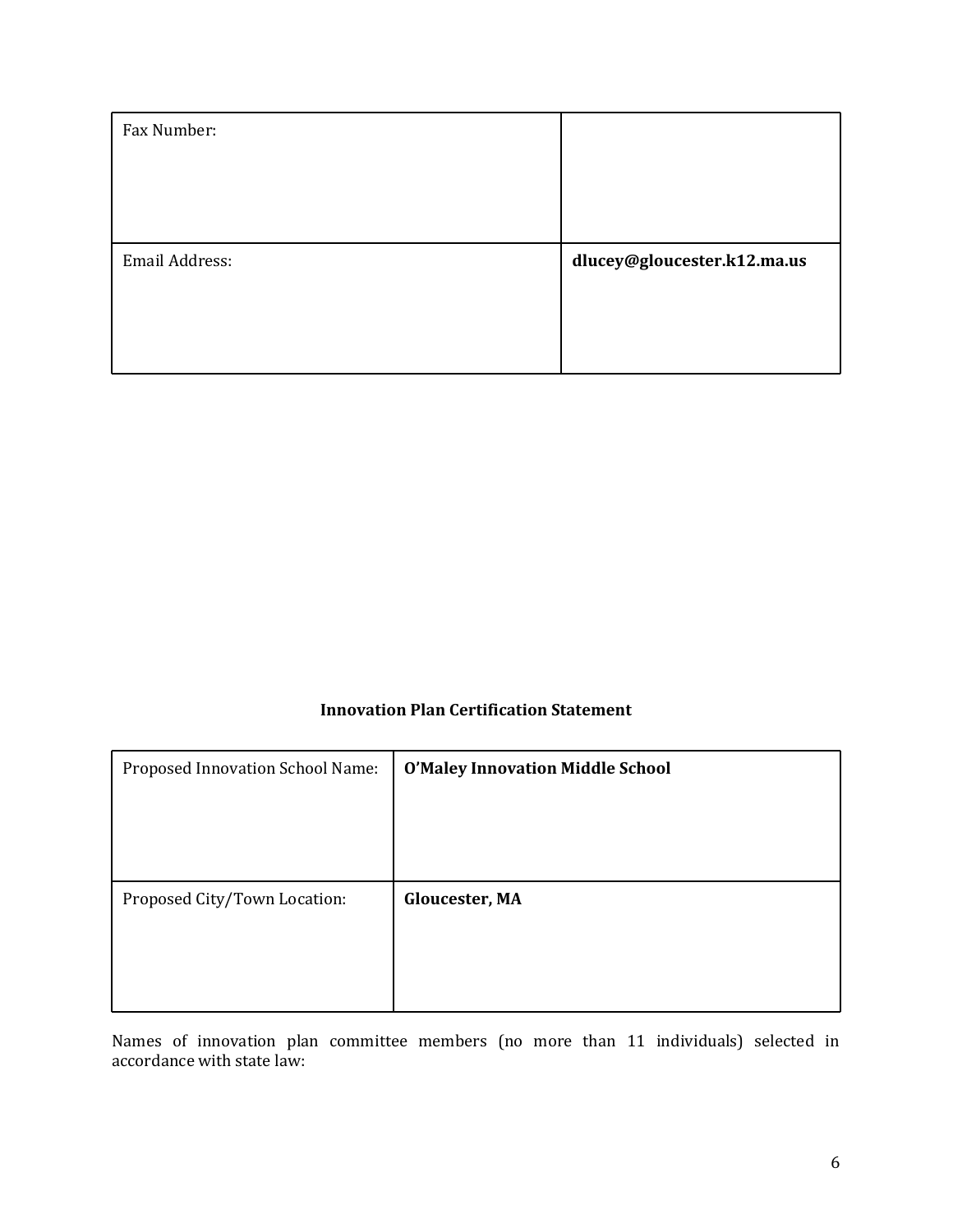| <b>Affiliation</b>                                                                                                    | <b>Name</b>                        | Vote to approve innovation plan |
|-----------------------------------------------------------------------------------------------------------------------|------------------------------------|---------------------------------|
|                                                                                                                       |                                    |                                 |
| Lead applicant member:                                                                                                | Principal<br><b>Debra</b><br>Lucey |                                 |
| Superintendent or designee:                                                                                           | <b>Dr. Richard Safier</b>          |                                 |
| School<br>committee<br>member<br>or<br>designee:                                                                      | Val Gilman                         |                                 |
| Parent who has one or more<br>children enrolled in the school, or<br>in the case of a new school, in the<br>district: | <b>Sarah Grow</b>                  |                                 |
| employed by district<br>Teacher<br>(selected from among volunteers)                                                   | <b>Amy Donnelly</b>                |                                 |
| Teacher<br>employed by district<br>(selected from among nominees<br>submitted by the local teacher's<br>union:        | <b>Andrea Pretzler</b>             |                                 |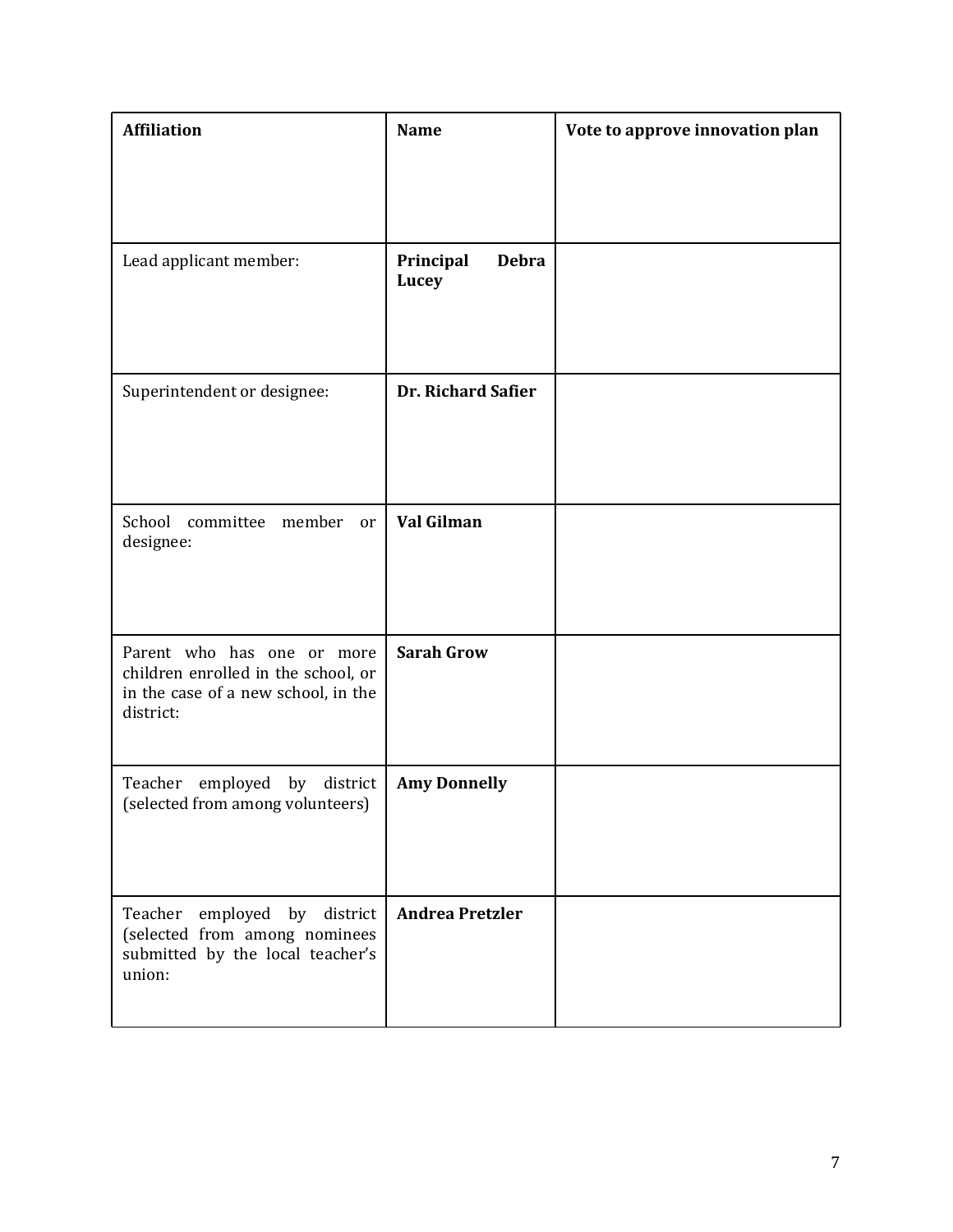| Member: | Heidi McGrath         |  |
|---------|-----------------------|--|
| Member: | <b>Gregg Bach</b>     |  |
| Member: | <b>Leslie Sellers</b> |  |
| Member. | <b>Craig Hovey</b>    |  |
| Member: | Pat Hand              |  |
|         |                       |  |

I hereby certify that the information submitted in this innovation plan is true to the best of our knowledge and belief and has been approved by a majority vote of the innovation plan committee.

**Signature of Lead Applicant Member \_\_\_\_\_\_\_\_\_\_\_\_\_\_\_\_\_\_\_\_\_\_\_\_\_\_\_\_\_Date\_\_\_\_\_\_\_\_**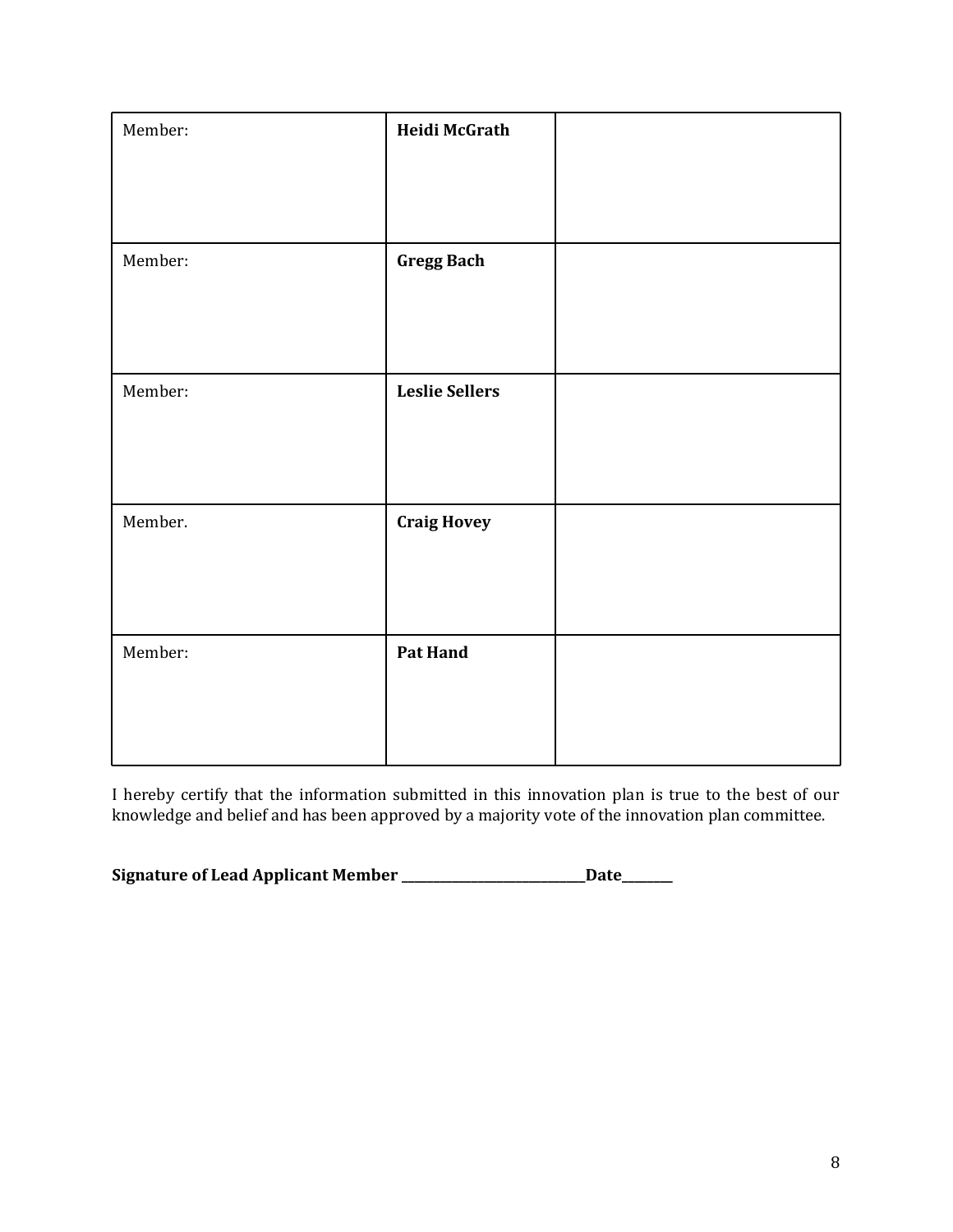## **Public Statement**

The O'Maley Innovation Middle School created this school-based initiative with the encouragement and support of the Gloucester Public Schools School Committee. The autonomies with accountability are important tools to implement a design unique to our community, and focused on achievement for every student. The key priorities are:

- Project-based learning within an interdisciplinary/integrated curriculum framework, to prepare students with 21st century skills and knowledge.
- An increased student accountability in the areas of conduct, attendance and citizenship
- A Summer Institute for Remediation and Enrichment for students who require/ desire additional time on learning
- A continuation and expansion of STEM initiatives
- A continued remediation for literacy and math within the school day to assist students who have not yet reached grade level proficiency.
- An increased support for English Language learners to improve student achievement per state mandate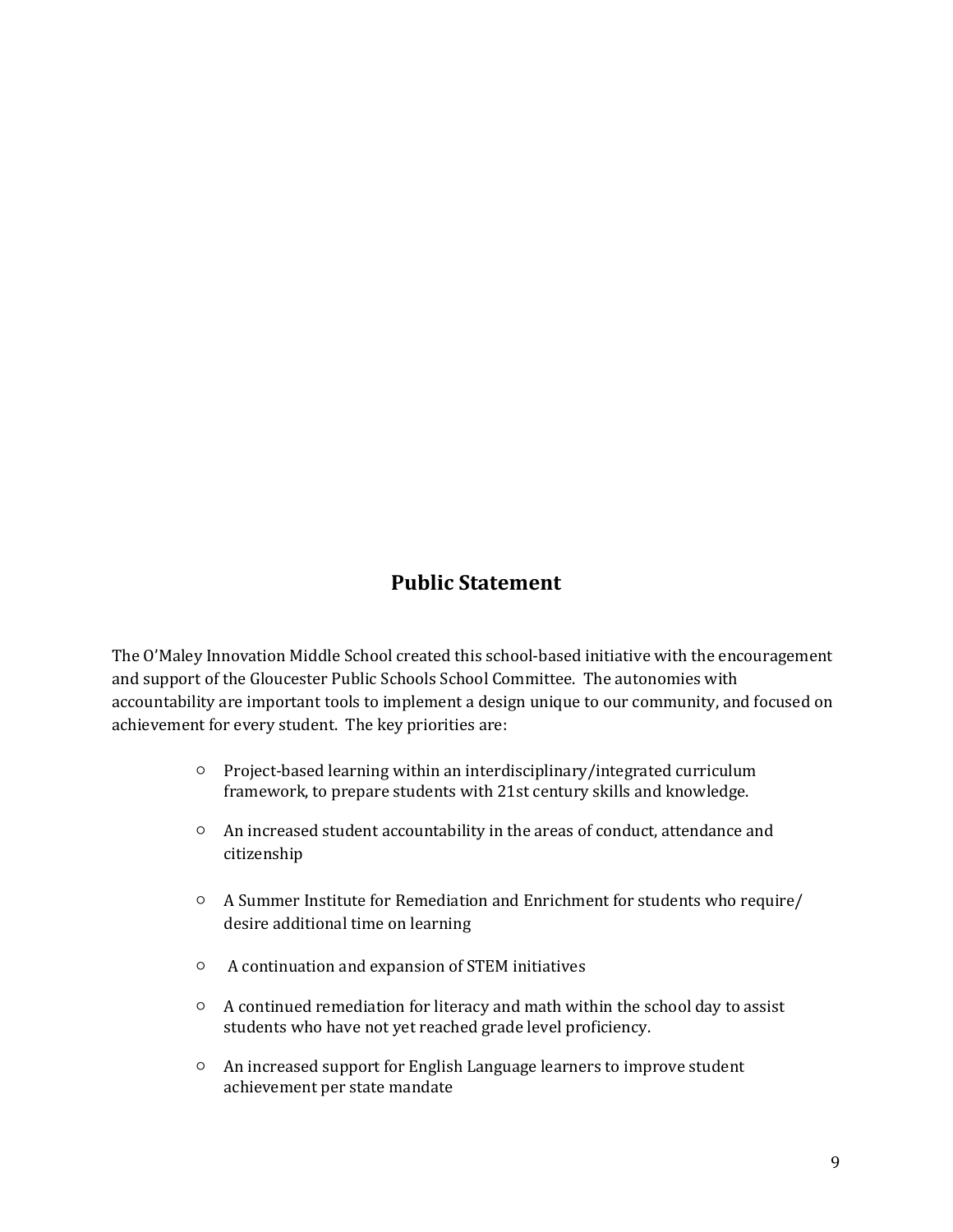- A co-teaching model in math to increase achievement for special education students
- A further enhancement of professional learning communities to build a culture of collaboration
- An expansion of in-house professional development to better suit the educational needs of the staff
- $\circ$  A commitment to meet the individual needs of students in order to achieve their highest level of success

The timeline begins the summer of 2012 through the 2017-18 school year.

## **I. Mission, Vision, Statement of Need, and Proposed Partner**

## **A. Mission Statement**

The O'Maley Innovation Middle School's purpose is to educate all students so that they achieve high standards of academic performance. In partnership with the community, we strive to engage students to become successful through dynamic, differentiated and authentic learning experiences while supporting the transition from childhood to adolescence. O'Maley Innovation Middle School supports educational and social endeavors that cultivate self-awareness, community service, tolerance, and responsibility for one's actions.

## **B. Vision Statement**

The O'Maley Innovation Middle School will meet the individual needs of students in order to achieve their highest level of success by teaching 21st-Century skills and through an increased focus on STEM curriculum (Science, Technology, Engineering, Mathematics). As educators, students, and parents, we seek collaboration in order to create a respectful, safe, and inclusive culture in which all feel empowered to develop their intellectual skills and to think critically. Academically, we will create a culture of high expectations and high quality learning in every classroom. Emotionally, we will provide a culture of respect and acceptance while providing whole child supports to address student needs. In so doing, the school will foster a culture of respect of self, peers, school, and the Gloucester community.

## **C. Statement of Need (a portion of this section can be used as the Executive Summary, if necessary)**

The planning committee strongly believes that the innovations proposed in this document are necessary to improve student learning and achievement. Author Bryan Goodwin, in Simply Better: Doing What Matters Most to Change the Odds for Student Success (2011), distinguishes the difference between schools that "beat the odds" and those with lower performance.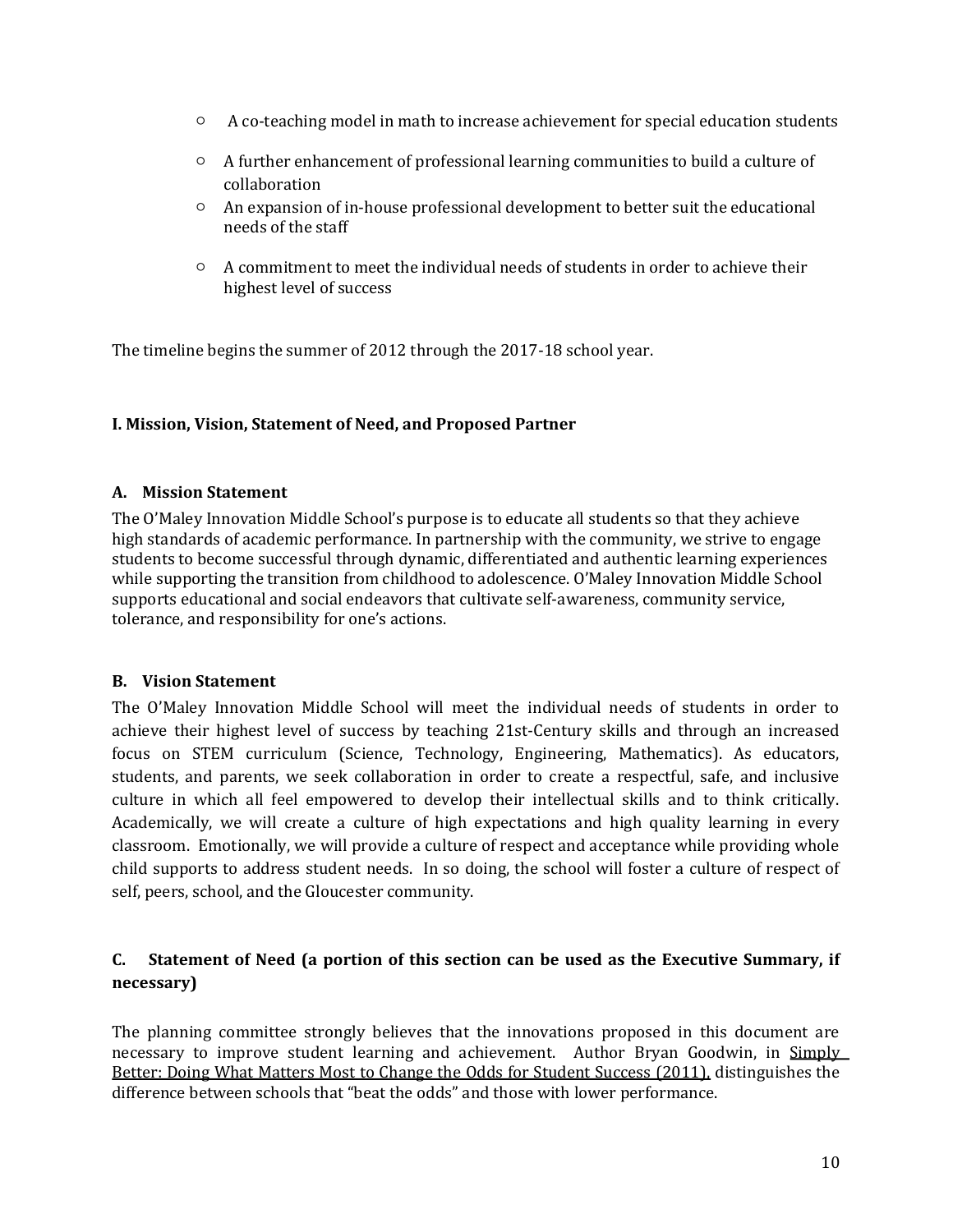*[Successful] schools appeared to have aggregated many smaller influences together to create what we might call a "culture of high expectations"…[successful] schools appear to develop, with input from teachers, a vision of success and a clear focus for their improvement efforts. This vision, in turn, sets high expectations for student performance and behavior. p. 115*

If there is one theme that drives this proposal for an innovation school at O'Maley, it is the felt need on the part of faculty, administration, and parents to establish in the minds of their students a strong sense of purpose and engagement, and a high level of expectation toward their own success. Strongly linked to this establishment of a "vision of success" and a culture of high expectations are the calls—listed below under the statement of need—for interdisciplinary/integrated curriculum, project-based experiential learning opportunities, 21st-Century skill development with a focus on the STEM subjects, systematic remediation and enrichment, and civic education—designed to fully engage students while raising the bar. In addition, this prospectus discusses the means for accomplishing the above goals: through professional learning communities, annual measurable goals, building-based professional development, data-driven instruction, a dedication to increasing the technology capability of the school, and increased, student accountability measures.

To accomplish much of this work, the O'Maley Middle School wishes to exercise the requisite autonomy and flexibility necessary to build upon strengths already associated with certain aspects of its program in order to establish those practices as fundamental and consistent throughout its curriculum and instruction. Currently, O'Maley follows a traditional middle school structure within the district's policies and budget. What is also sought through the innovation school format is an opportunity to increase the decision-making capability of the school for the purpose of addressing student learning, including an enrichment of the curriculum as well as a systematic approach to addressing the deficiencies in and impediments to student achievement.

The reasons for establishing an innovation school at O'Maley include the following:

· The innovation school process is a means for self-assessment, for collectively identifying what progressive steps the school has taken over the last few years, and where to go with them.

The innovation school process is both a catalyst and a vehicle for figuring out how to institutionalize best practices, and for mobilizing faculty and administrators to work together more closely to become increasingly systematic in their approach to curriculum, instruction, and assessment. This includes new approaches involving interdisciplinary and integrated curricula. This initiative is both consistent and aligned with the newly established performance standards for evaluation ( 603 CMR 35).

· The innovation school process is an opportunity to capture the moment and to capitalize on a format that is intended to fully focus the work on student learning in a comprehensive and collaborative way.

· The innovation school process has enabled us to receive a planning grant and to apply for a first-year implementation grant. Teachers will receive stipends for any after-school planning done between January and August. The first-year planning grant could be used for purchasing technology, establishing/implementing the first year of the school's Summer Institute for Remediation/Enrichment, creating additional after school enrichment opportunities for students,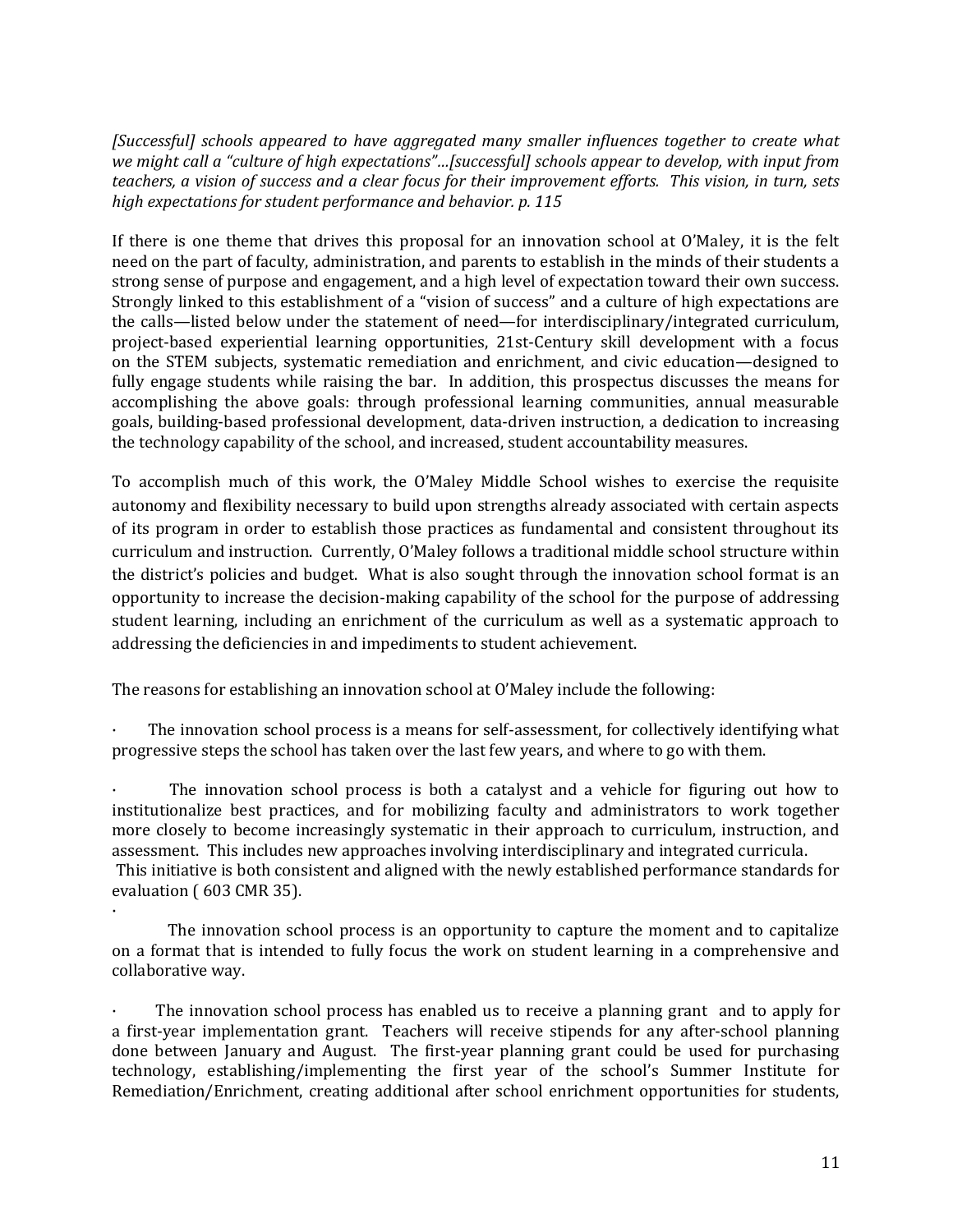or for additional planning committee priorities. Innovation status could lead to future funding opportunities in the future as well.

Historically, the O'Maley Middle School has had an image issue that does not reflect its current realities. For the past twenty-five years, O'Maley has followed a middle school model, which recognizes that young adolescence represents a distinct developmental stage with its own set of social and emotional needs. Many of today's parents/guardians attended O'Maley prior to this when it was structured as a junior high model. To some degree, in the minds of some members of the community, such ideas persist. It is important for the school to challenge such negative perceptions, and to do so in ways that are backed up by substantive work.

Concurrent with the image issue is the fact that we live in a competitive environment. Numbers of enrolled students does translate into the amount of funding support schools receive. And, needless to say that funding is a vital resource.

Implementation of the innovation plan is going to call for increased involvement on the part of the faculty. The process required a steering committee to coordinate the development of the plans. And, once the plan is in place, a group will be formed to establish a Teacher Leadership Committee. This committee will play an important role in facilitating communication through their grade/ subject matter and will advise administration regarding substantive issues facing the school.

This last item speaks to the increased autonomy and flexibility of the innovation school concept. Innovation school design is grounded in the idea that students' needs can best be met by placing more decision-making in the hands of the school and staff, both faculty and administrators. The implementation of the innovation school concept is intended to provide the school and staff with more authority to make decisions on behalf of student learning. There are many great things currently being done at O'Maley, yet there is a considerable amount of work that needs to be done to address the current challenges facing the school. The Innovation School initiative provides the opportunity for the best practices currently taking place at the school to be expanded upon (with annual measurable goals) and for the challenges, which require our full attention to be met systemically, and successfully.

#### **Student Population**

The student population at the O'Maley Middle School of 648 (October 1, 2011) is 91.5% White. The largest minority population is Hispanic at 4.6%. All other ethnicities are at 1.6% or less.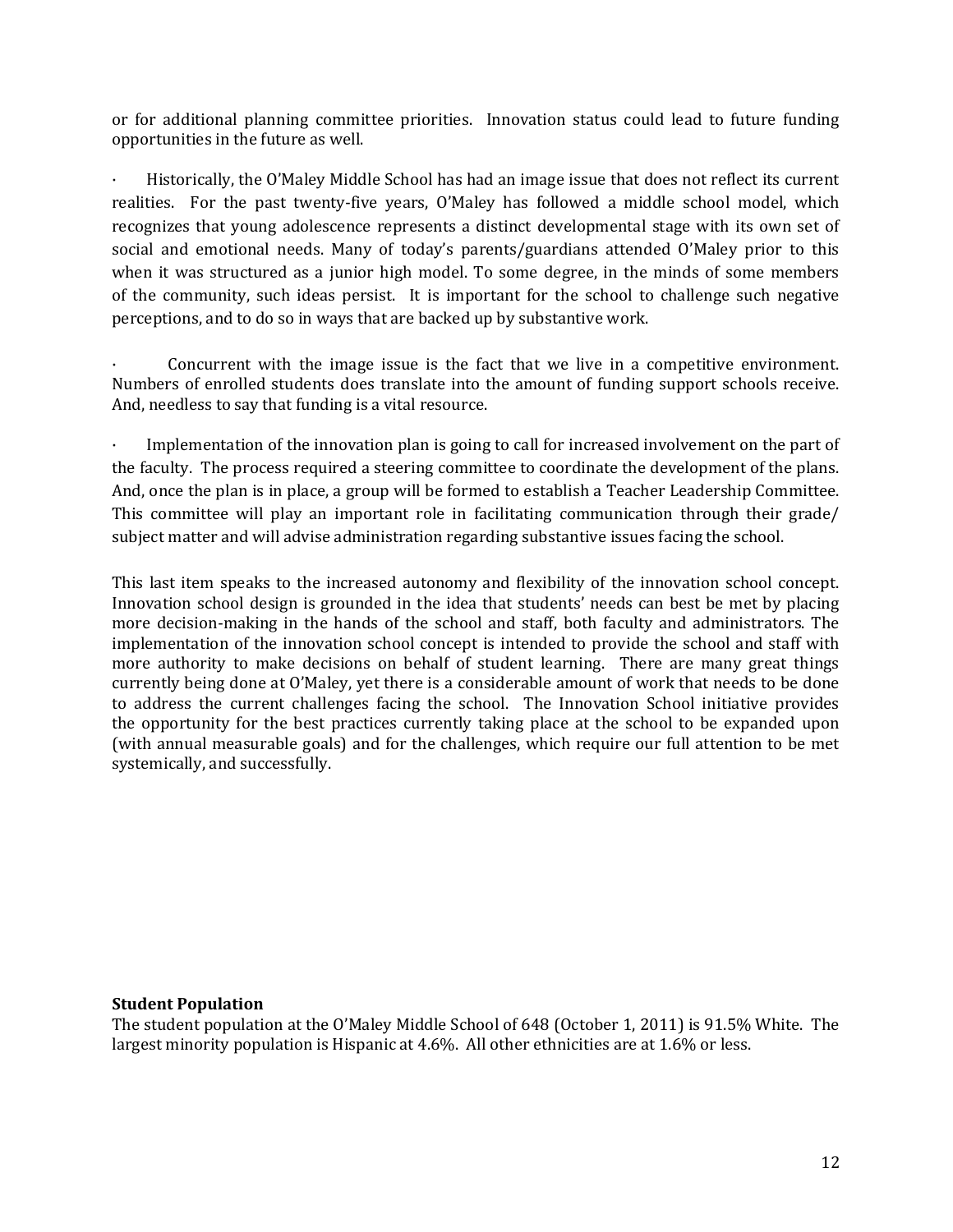| Enrollment by Race/Ethnicity (2010-11) |                      |                        |            |
|----------------------------------------|----------------------|------------------------|------------|
| Race                                   | $\%$<br>of<br>School | $\%$<br>of<br>District | % of State |
| African American                       | $1.6\,$              | $1.2\,$                | 8.2        |
| Asian                                  | $1.4\,$              | 1.4                    | 5.5        |
| Hispanic                               | 4.6                  | 3.4                    | 15.4       |
| Native American                        | $0.1\,$              | 0.3                    | $0.2\,$    |
| White                                  | 91.5                 | 91.9                   | 68.0       |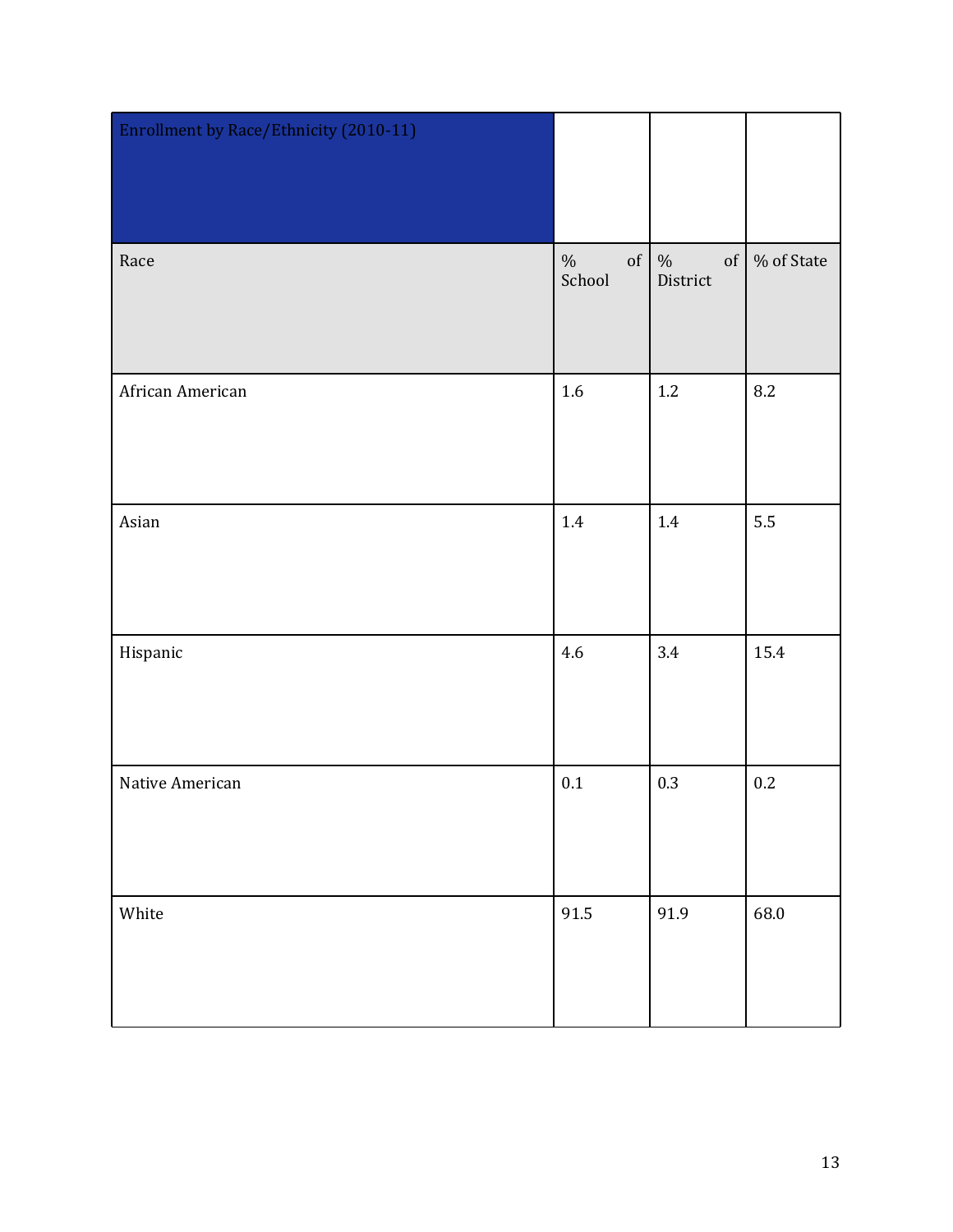| Native Hawaiian, Pacific Islander | 0.3     | 0.7 | 0.1 |
|-----------------------------------|---------|-----|-----|
|                                   |         |     |     |
|                                   |         |     |     |
|                                   |         |     |     |
| Multi-Race, Non-Hispanic          | $0.4\,$ | 1.2 | 2.4 |
|                                   |         |     |     |
|                                   |         |     |     |
|                                   |         |     |     |

The largest gap in overall school performance on standardized testing (MCAS) is in our low-income student group who constitute 42% of the population and Special Education students, which stands at 22%.

The following numbers are offered with the deepest respect for our most vulnerable children; the figures, however, indicate the statistical impact on the schools' Composite Performance Index and on the ability of the O'Maley Middle School to make Adequate Yearly Progress. As we know, this complication is systemic and impacts districts all around the state. The state, however, does disaggregate the data in this fashion. In the template for the prospectus and plan, under measurement, the innovation school is expected to assess, "…progress among subgroups of students, including low-income students as defined by chapter 70, limited English-proficient students and students receiving special education; [and, the] reduction of achievement gaps among different groups of students.

If we look at Composite Performance Index (CPI) differences between low-income students and non-low income students at O'Maley, we see that there is average disparity of -17.6 percentage points. For Special Education, the difference is -25.1. As stated above, these are our most vulnerable children.

| O'Maley | 6 | <b>FRLP</b>         | 67.3 | $-17.7$ |
|---------|---|---------------------|------|---------|
|         |   |                     |      |         |
|         |   |                     |      |         |
|         |   |                     |      |         |
|         |   | Non-<br><b>FRLP</b> | 85.0 |         |
|         |   |                     |      |         |
|         |   |                     |      |         |

Free and Reduced Lunch vs. Non-Free and Reduced Lunch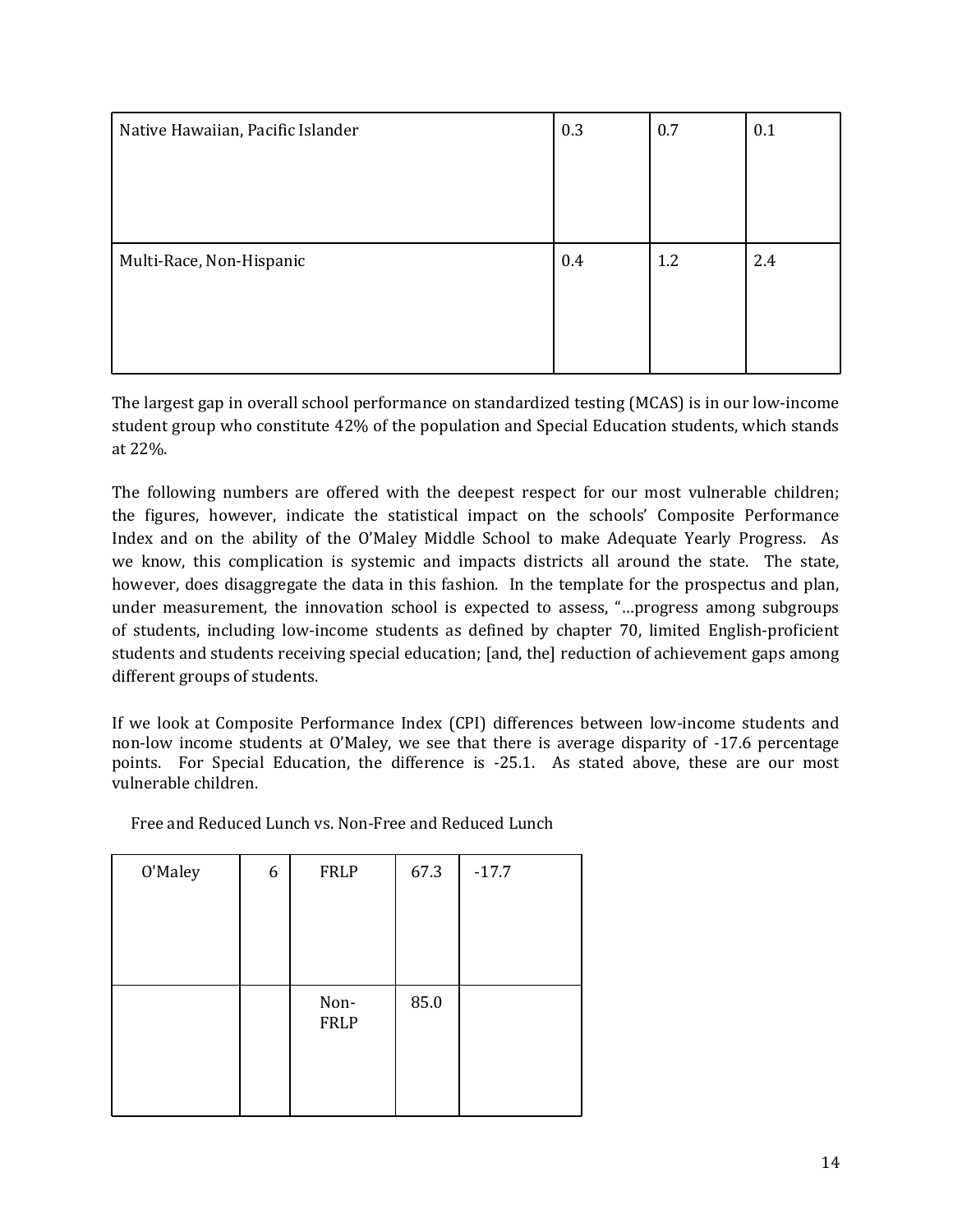| $\overline{7}$ | FRLP                | 49.5     | $-20.5$ |
|----------------|---------------------|----------|---------|
|                | Non-<br><b>FRLP</b> | $70.0\,$ |         |
| $\, 8$         | FRLP                | 58.9     | $-14.8$ |
|                | Non-<br><b>FRLP</b> | 73.7     |         |

Average = -17.6 Place in graph

Much work needs to be done to address these gaps in performance.

## **Specific Issues, Challenges, Needs**

· The staff and administration at O'Maley Middle School recognize the need for high expectations, accountability, and responsibility for student work using appropriate incentives. Our work rests on the concept that success is based upon effort, and not simply the result of innate ability.

· The O'Maley Middle School is an institution where curriculum and instruction require more focus on experiential learning opportunities and project-based learning strategies that will allow our students to engage in 21st-Century skills such as critical thinking and the ability to explain, analyze, and apply ideas.

Consistent with the focus on experiential learning, there is a need to establish an interdisciplinary/integrated curriculum based upon the new Common Core standards.

There is a need to develop consistency in all classrooms through the use of best practices while ensuring equity of opportunity and common experiences for all children (through such means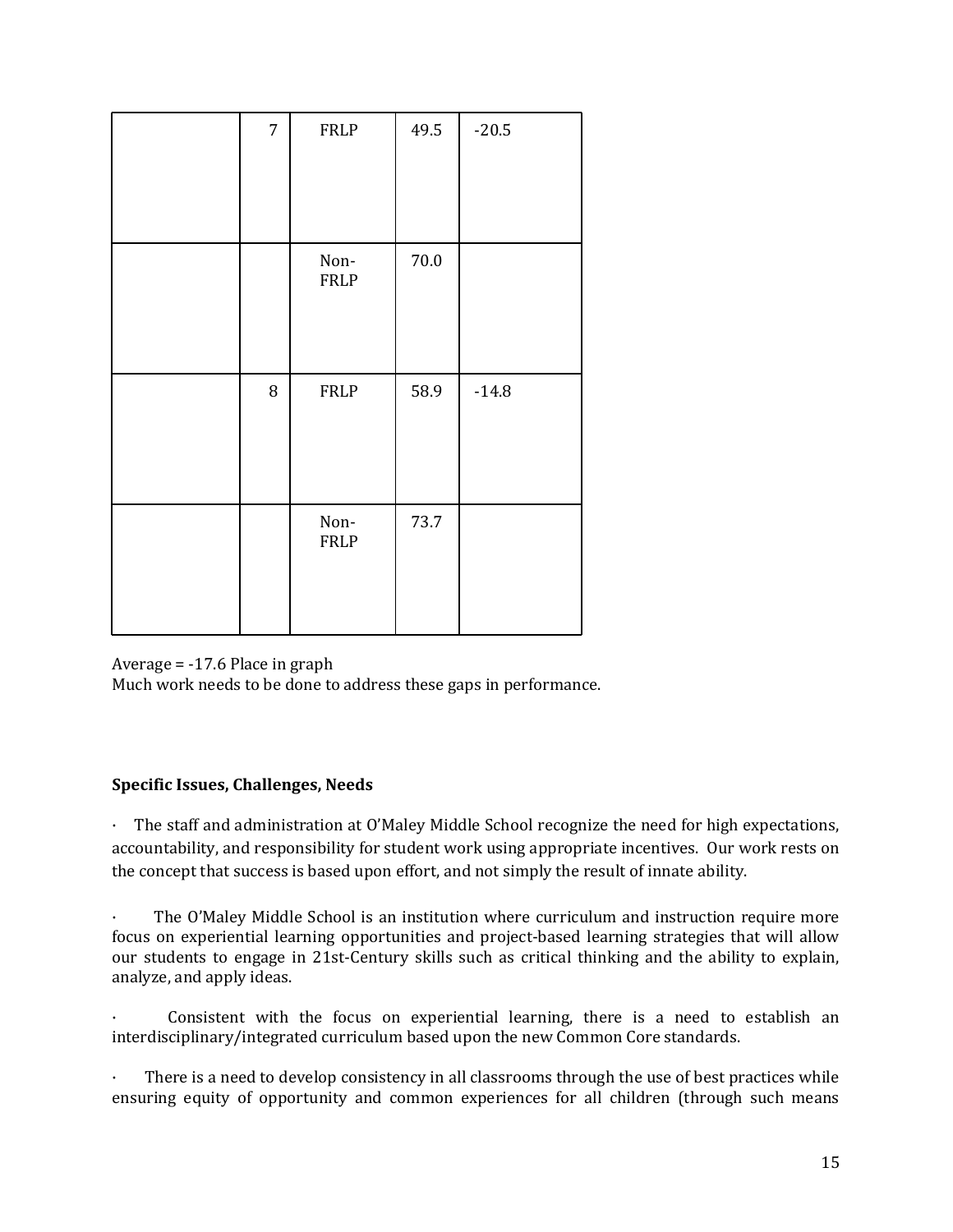as common assessments, Professional Learning Communities, data-driven instruction, peer-led collaboration).

There is a need to provide a comprehensive, results-oriented means of remediation, where necessary, to enable students to reach their highest level of competency [e.g., through extended learning, Summer Institute].

There is a need for students to be provided with the requisite enrichment that will enhance their educational experience. This includes opportunities to fully integrate learning with technology.

· The staff and administration at O'Maley Middle School maintain that students must learn to conduct themselves with a level of respect that facilitates their ability to collaborate with peers to solve academic, personal and societal issues.

There is a further need to promote social responsibility, to build character, and to encourage our students to become civic leaders while learning the importance of helping others through service.

#### *Mathematics*

In mathematics, in particular, there is both a school and district-wide need to increase student achievement. The number of students scoring Proficient or above in Grades 6, 7, 8 was below the state average, by as much as 19 percentage points in Grade 7, and 11 percentage points in Grade 8. It is important to point out that scores Grades 3, 4, 5 were below the state average as well. This speaks to the need to strengthen the elementary math program as part of an overall district effort to increase learning in math. Using GMADE math assessment as the indicator, from 2008-2011, the average stanine scores for students scoring below grade level are as follows:

| Grade 6 | 44% |
|---------|-----|
| Grade 7 | 57% |
| Grade 8 | 55% |

Math Percentage of Students Scoring Proficient or Higher—District/State

|          | 3   | $\overline{4}$ | 5   | 6   | 7   | 8   | 10  |
|----------|-----|----------------|-----|-----|-----|-----|-----|
|          |     |                |     |     |     |     |     |
|          |     |                |     |     |     |     |     |
|          |     |                |     |     |     |     |     |
| District | 59% | 40%            | 55% | 53% | 32% | 41% | 74% |
|          |     |                |     |     |     |     |     |
|          |     |                |     |     |     |     |     |
|          |     |                |     |     |     |     |     |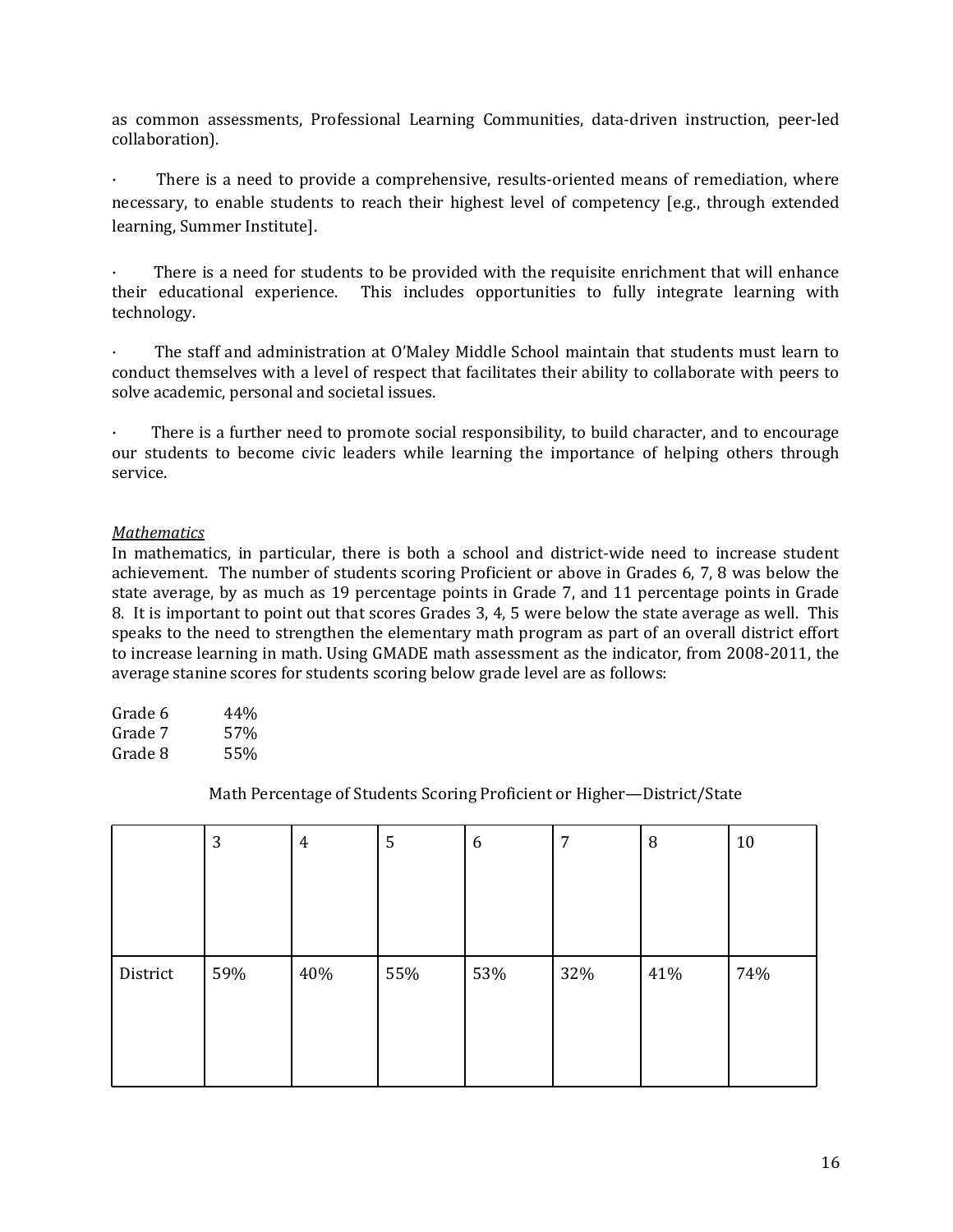| State | 66% | 47% | 59% | 58% | 51% | 52% | 75% |
|-------|-----|-----|-----|-----|-----|-----|-----|
|       |     |     |     |     |     |     |     |
|       |     |     |     |     |     |     |     |

In math, in the aggregate, the O'Maley Middle School had a CPI of 69.8. The middle school did not meet the state Performance Target nor its Improvement Target. Both the Special Education and Low Income subgroups did raise their CPI over the 2010 scores (+4.4 for Special Education; .6 for Low Income). However, in math, the aggregate as well as all subgroups did not make Adequate Yearly Progress.

A three-year comparison of MCAS Math scores, Proficient or above, shows similar concerns.

| Year | 6  | 7  | 8  |
|------|----|----|----|
| 2009 | 49 | 42 | 53 |
| 2010 | 28 | 47 | 31 |
| 2011 | 53 | 32 | 41 |

MCAS Math Scores: Three-Year Comparison

There is a desire on the part of the faculty and administration to support math instruction through the STEM subjects, an interdisciplinary/integrated curriculum, systematic remediation, and community partnerships. This constitutes a clear area where autonomy and flexibility with respect to curriculum development and alignment with the common core standards would play a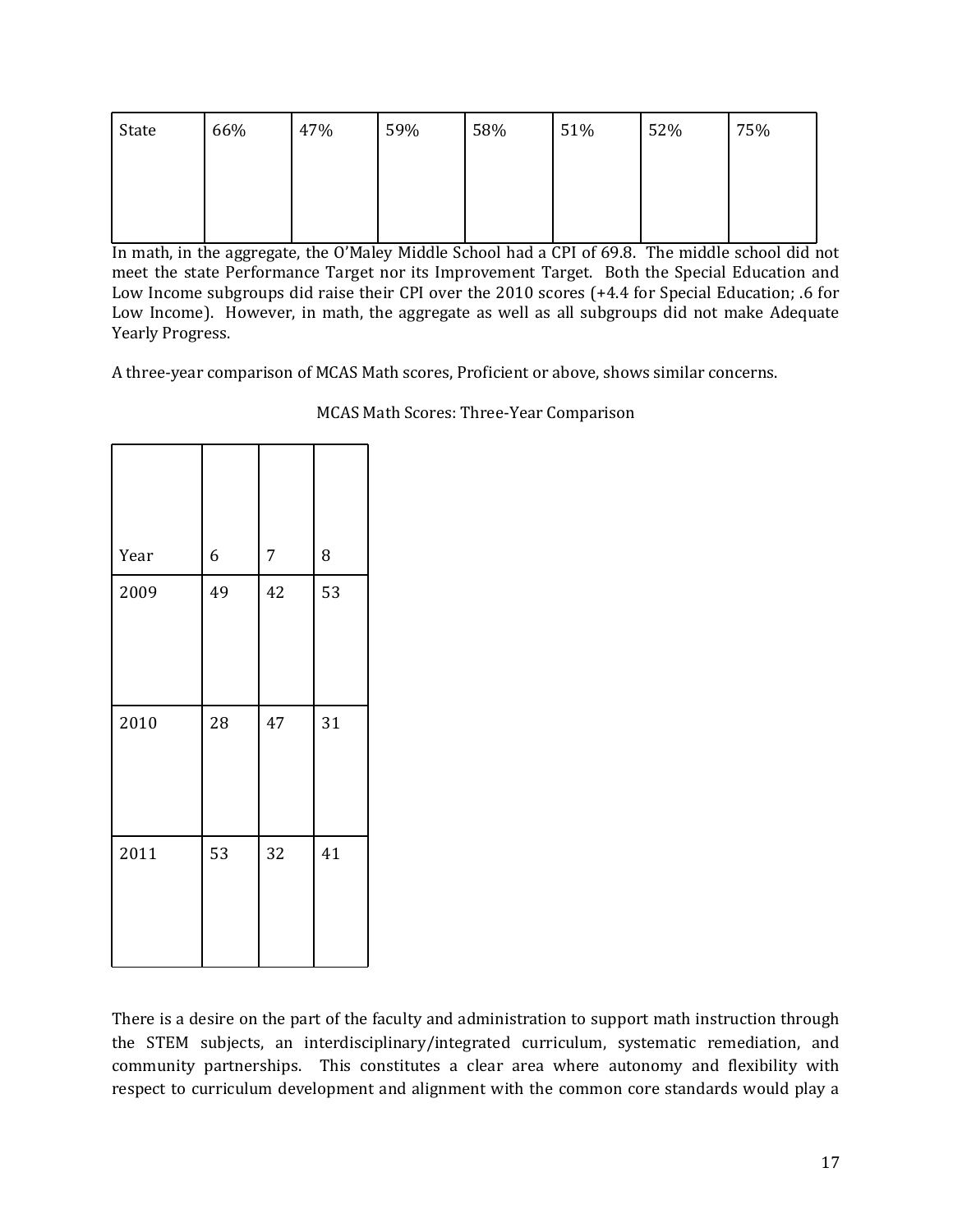## significant role.

#### *English Language Arts*

In English Language Arts, the O'Maley Middle School staff remains focused on the development of students' literacy while striving to achieve the district's literacy goal that 90% of students read with comprehension and write at or above grade level. A literacy block was established in 2005. In 2006, the intensive intervention model was established for students with identified literacy weaknesses. Using GRADE reading assessment as the indicator, from 2006-2010, the average stanine scores for students reading below grade level are as follows:

| Grade 6 | 34% |
|---------|-----|
| Grade 7 | 39% |
| Grade 8 | 39% |

On the ELA MCAS exam, from 2009-2011, the O'Maley Middle School has shown a modest increase in the number of students scoring Proficient or above.

| Year | 6   | 7   | 8   |
|------|-----|-----|-----|
| 2009 | 63% | 55% | 68% |
| 2010 | 62% | 75% | 73% |
| 2011 | 74% | 65% | 77% |

Comparisons between the district and state on the 2011 MCAS ELA exams are below.

ELA Percentage of Students Scoring Proficient or Higher—District/State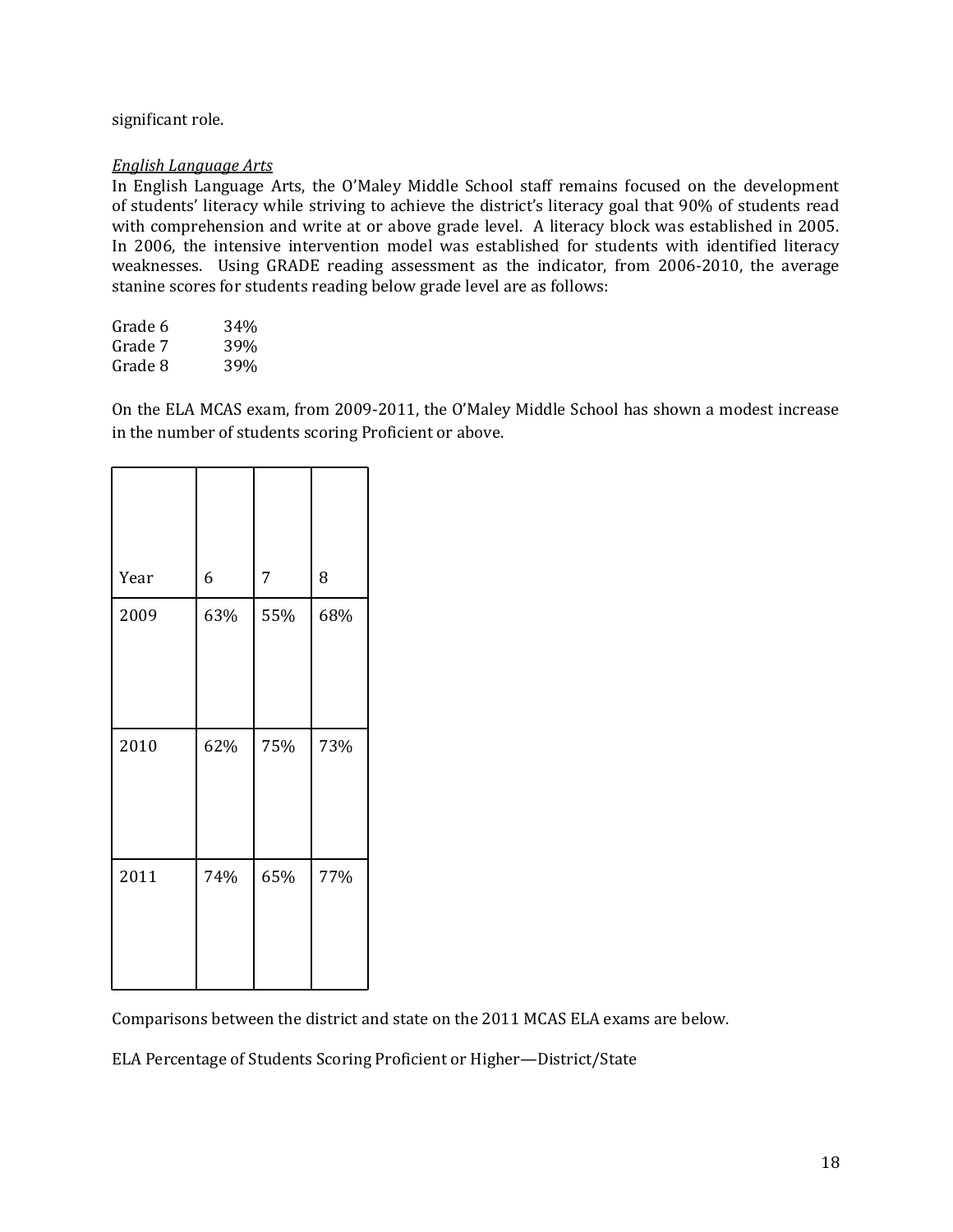|          | 3   | $\overline{4}$ | 5   | 6   | $\overline{7}$ | $\, 8$ | $10\,$ |
|----------|-----|----------------|-----|-----|----------------|--------|--------|
|          |     |                |     |     |                |        |        |
|          |     |                |     |     |                |        |        |
| District | 62% | 43%            | 66% | 74% | 65%            | 78%    | 82%    |
|          |     |                |     |     |                |        |        |
|          |     |                |     |     |                |        |        |
| State    | 61% | 53%            | 67% | 68% | 73%            | 79%    | 84%    |
|          |     |                |     |     |                |        |        |
|          |     |                |     |     |                |        |        |

Writing across the curriculum constitutes an important area for improvement in the school's overall performance. The average scores on the open response questions on the 2011 MCAS exam are as follows:

| Grade 6 | 2.51 |
|---------|------|
| Grade 7 | 2.00 |
| Grade 8 | 2.56 |

The average percentage of possible points earned across Grades 6, 7, and 8 were below the state average by an average of 6 percentage points.

An increased focus needs to be given to writing instruction. Reading and writing are operations that need to be developed simultaneously. When readers apply reading comprehension skills and strategies to their writing, they make connections and have more opportunities to put those skills and strategies into practice.

## **D. Primary Proposed Partnership(s), if applicable**

O'Maley Innovation School will build upon prior partnerships and develop new community collaborations that will be vital for the school's success.

Partnerships will include, but are not limited to:

Gloucester Education Foundation GFAA Massachusetts Institute of Technology YMCA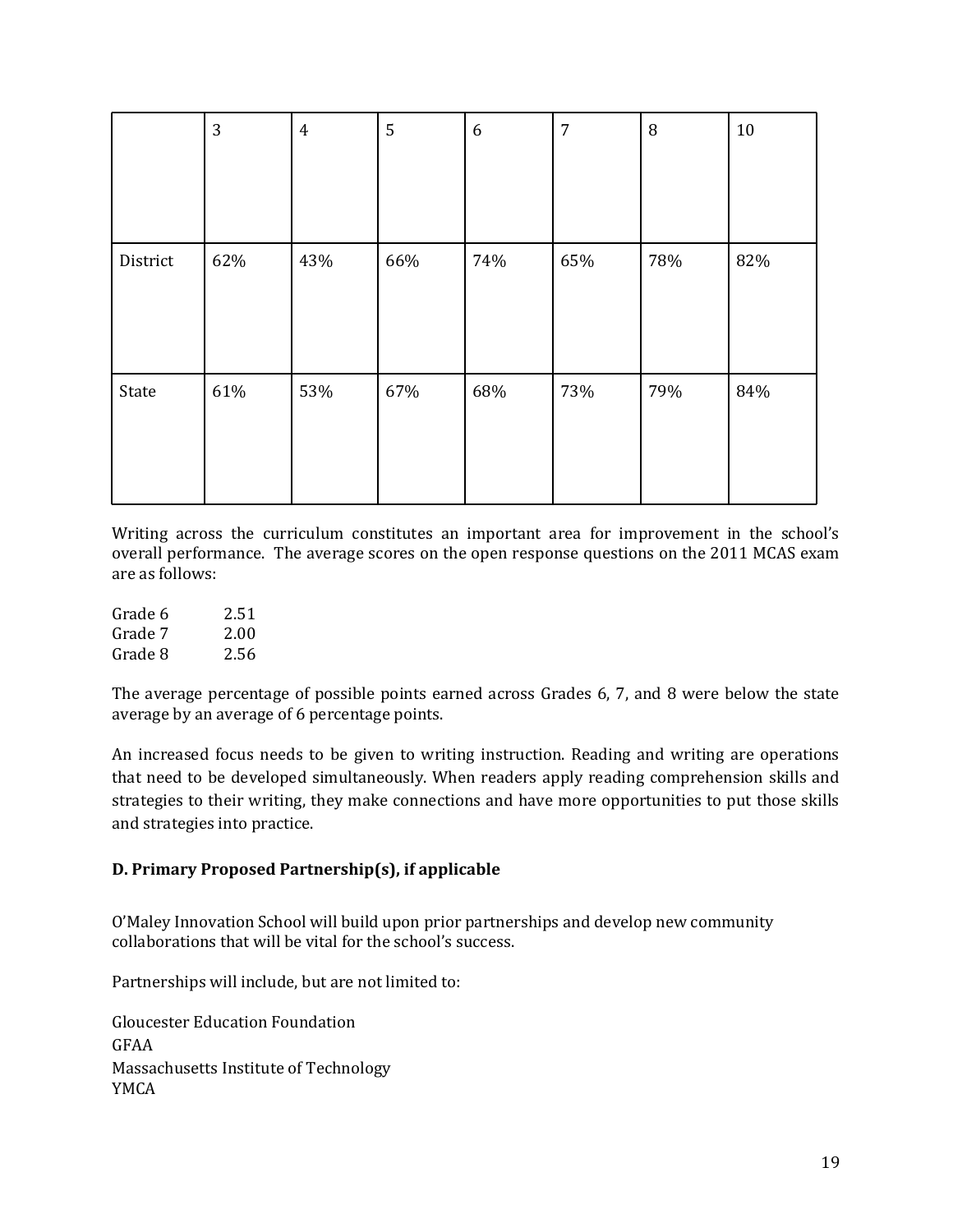## **II. Autonomy and Flexibility To Improve School Performance and Student Achievement**

## **A. Curriculum, Instruction, and Assessment**

## **An Interdisciplinary/Integrated Curriculum**

The new innovation initiative seeks to unite student learning through an interdisciplinary and integrated curriculum based upon the Common Core Standards, with an increased focus on STEM curriculum. The benefits to middle school learners from a curricular structure that incorporates interdisciplinary and integrated instruction include the potential for increased student engagement and the ability to make connections in their work. Engagement and the making of connections often determine what adolescent learners will understand and retain. Seeing lessons applied in more than one discipline and as related to one another deepens understanding. The more ways that understanding can be reinforced, the more likely students will both learn and retain that learning.

We agree "that instruction in reading, writing, speaking, listening and language be a shared responsibility in the school." (Massachusetts Curriculum Framework for English Language Arts and Literacy, March 2011).

Tony Wagner, in his most recent book, The Global Achievement Gap: Why Even Our Best Schools Don't Teach the New Survival Skills Our Children Need—and What We Can Do About It (New York, N.Y.: Basic Books, 2010) summarizes what all students will need to succeed as learners, workers, and citizens in today's global knowledge economy. He refers to those needs as the Seven Survival Skills. Listed, those skills include:

- 1. Critical thinking—asking the right questions
- 2. Collaboration—working across networks and leading by influence (peers)
- 3. Agility and adaptability in one's work
- 4. Initiative and entrepreneurialism
- 5. Effective Oral and Written Communication
- 6. Accessing and Analyzing Information
- 7. Curiosity and Imagination

An interdisciplinary/integrated curriculum, combined with what is described below, would be designed to prepare students with these types of skills, for that type of future.

In his book, Wagner references Virginia Beach Schools as a sample district putting these principles into practice. See:

http://www.vbschools.com/compass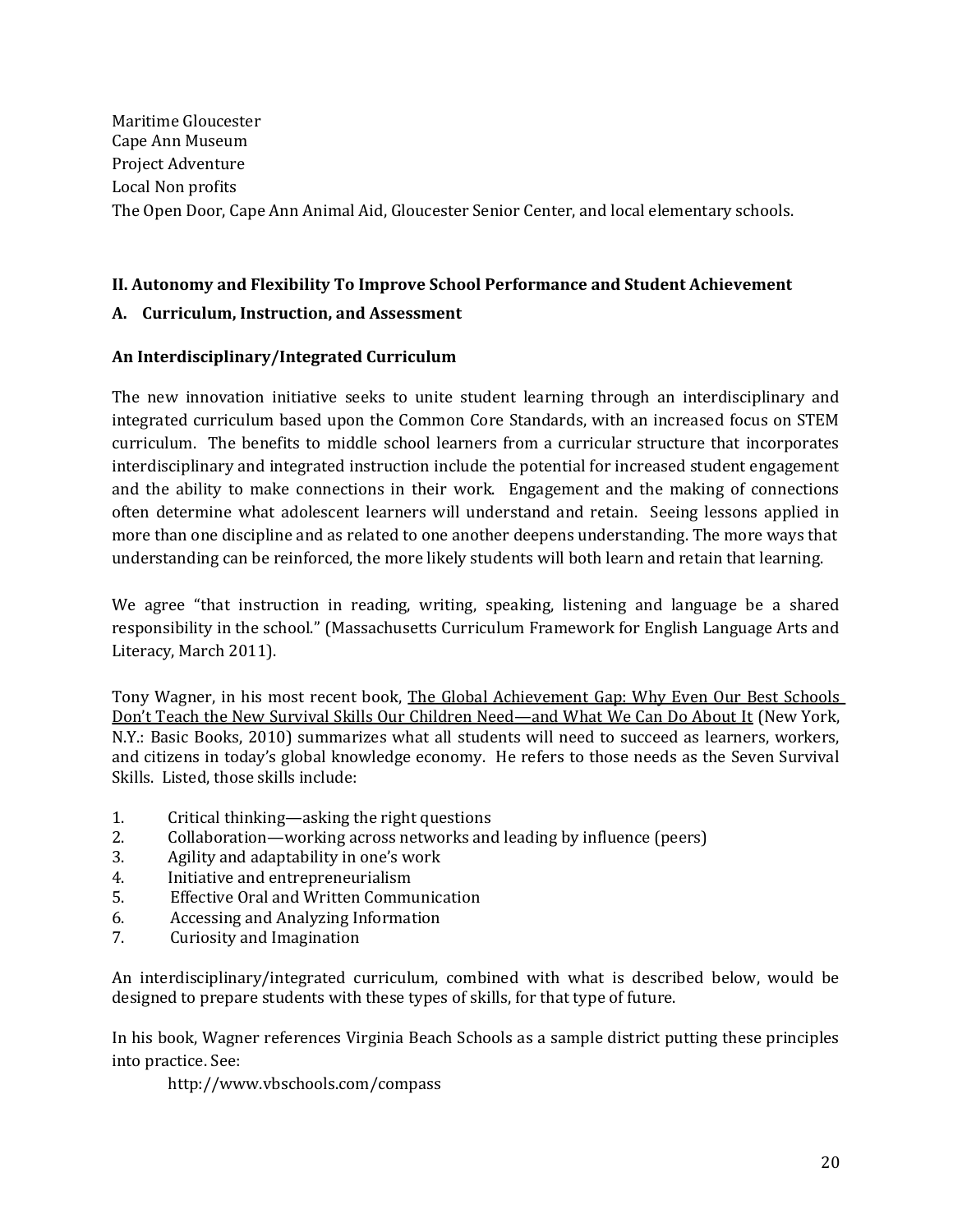## http://www.vbschools.com/administration/DigitalPortfolio.asp

### **Project-Based Learning Within an Interdisciplinary/Integrated Curriculum Framework**

Project-based learning opportunities that draw upon students' prior knowledge can provide powerful incentives for becoming a better, more attentive student. Once a student sees his/her mathematical skills at work in science, for example, she/he sees how learning from other classes has relevance and application. That type of learning then becomes a steppingstone for further inquiry. Individuals in the process of "making things" hone both tactile and critical thinking skills. Through using tools and techniques to manipulate raw material (physical and electronic) into finished form, students develop an eye for identifying the details within complex systems and how they interrelate. Project-based teaching strategies focusing on group work also necessitate communication through discussion, drawing, modeling, and listening such that the skills each individual brings to the group offer a positive contribution to a shared end product.

During the summer of 2012, grade level teams will meet to develop the following interdisciplinary units:

#### **GRADE SIX**

Theme : Adaptations Essential Question: What adaptations do all populations make to succeed?

Theme: Change Essential Question: How is change over time observed and measured?

#### **GRADE SEVEN**

Theme: discovery/invention Essential question: How does discovery change and influence society?

Theme: Structure Essential question: What does a great structure look like?

#### **GRADE EIGHT**

Theme: Paper Essential Question: How has paper impacted the history of human communication?

Theme: Perspective Essential Question: How is understanding deepened when subjects are examined from opposite views?

#### **Integration of the Massachusetts Curriculum Frameworks (the Common Core Standards) and Partnership for 21st Century Skills**

Subject mastery in English Language Arts, Math, Social Studies, Science, Health, World Languages, and Visual & Performing Arts will not only encompass interdisciplinary curriculum, but will include teaching and learning outcomes that are commonly referred to as 21st Century Skills. These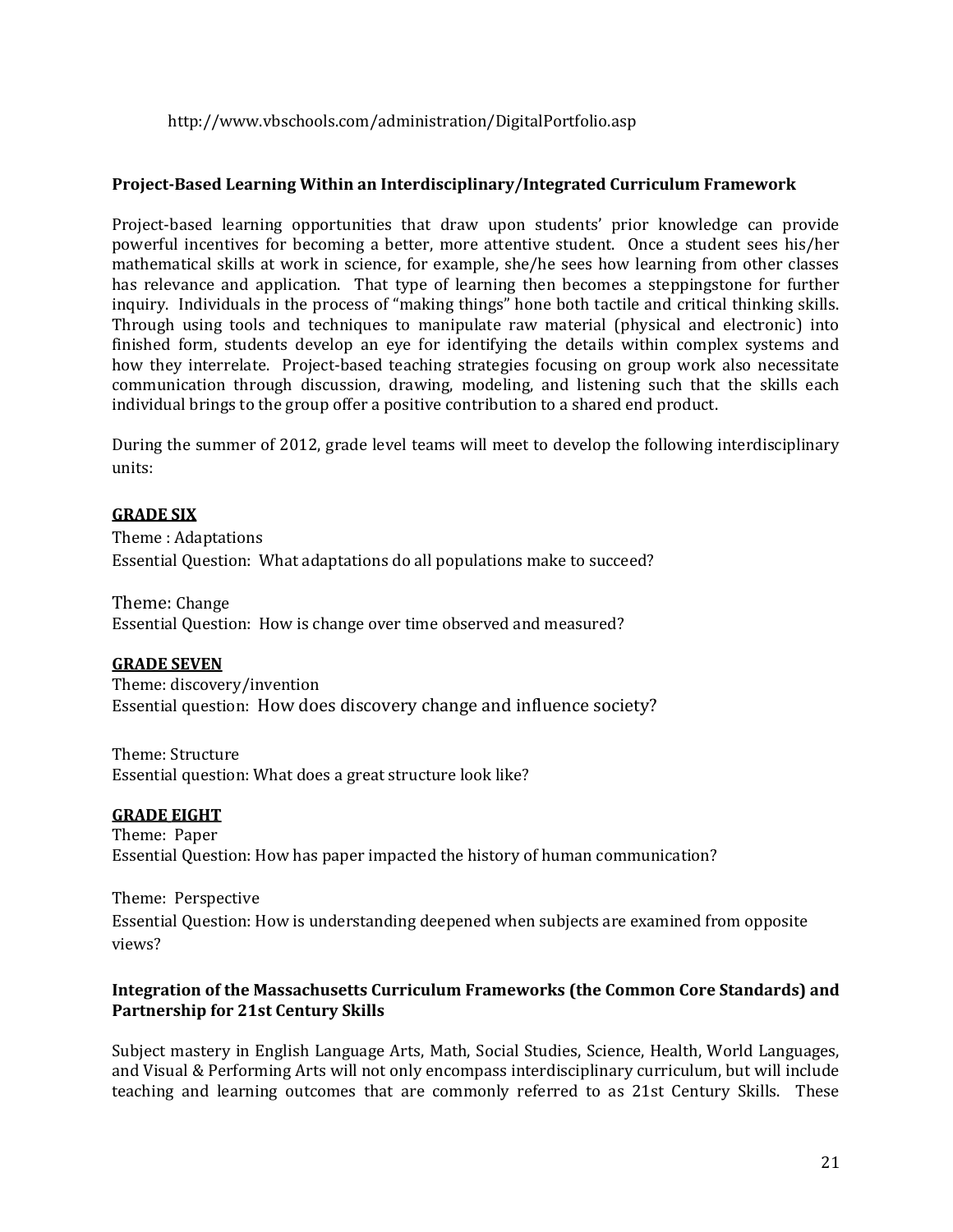include:

- Learning and Innovation Skills (creativity, innovation, critical thinking, problem solving, communication and collaboration)

- Information, Media and Technology Skills (access, evaluate, use and manage information, analyze media, create media products, apply technology effectively)

- Life and Career Skills (adapt to change, be flexible, manage goals and time, work independently, be self-directed learners, interact effectively with others, work in diverse teams, manage projects, produce results, guide, lead and be responsible to others)

Source: pp. 37-41, P21 Common Core Toolkit: A Guide to Aligning the Common Core State Standards with the Framework for 21st Century Skills, fro[m](http://www.p21.org) [www.p21.org](http://www.p21.org) accessed 10/21/11

Units will be revised to incorporate common core standards including those standards that target 21st century skills.

Curiosity and imagination, part of Wagner's integral survival skills, are priorities that are supported by a project-based, interdisciplinary, 21st Century focus. Jonah Lehrer writes in *Imagine:How Creativity Works* (Kindle edition, 2012): "The benefit of such horizontal interactions --people sharing knowledge across fields -- is that it encourages conceptual blending, which is an extremely important part of the insight process." As Lehrer relays, "the ability to make separate ideas coexist in the mind is a crucial creative tool."

## **Remediation for Literacy and Math Within the School Day**

The O'Maley Middle School has documented needs among its student population (this is particularly the case in mathematics). To systematically address the academic needs of students, it is necessary that the school examine its capacity to provide increased opportunities for intervention and remediation. To address these needs in a comprehensive manner, O'Maley will be seeking to provide remediation for literacy and math within the school day. Students not yet reaching proficiency on state testing in math and reading will be scheduled for intervention throughout the school year. The intervention class will be scheduled during the specialist block. The school will also be considering the viability of developing a summer institute-type model for remediation and enrichment. This is a high priority initiative.

## **Professional Learning Community**

The core principles of a professional learning community include: ensuring that all students learn; creating a strong collaborative culture; and, focusing on results. As the O'Maley School strengthens its collaborative structures and moves towards an effective learning community, we must ask ourselves the following questions: What do we want each student to learn; how will we know when each student has learned it; how will we respond when a student experiences difficulty in learning; and, how will we fully provide enrichment opportunities for our academically strongest students?

These four questions speak to a guaranteed and viable curriculum, measuring student progress,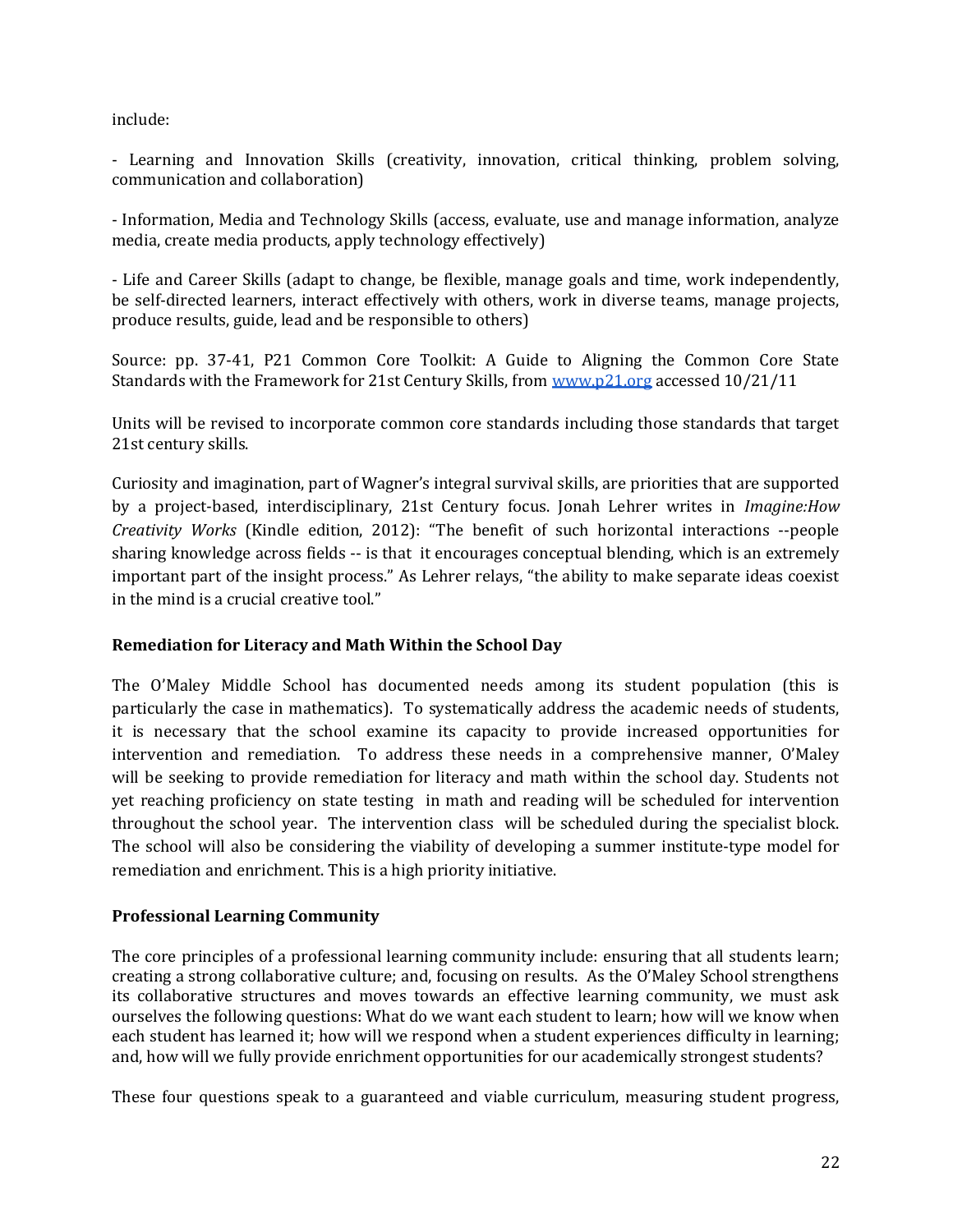remediation and intervention, and enrichment. First, a guaranteed and viable curriculum refers to consistency across classrooms with respect to what is being taught, based upon the Massachusetts Curriculum Standards. Second, measuring student progress requires a fully coordinated system of assessments. This includes measuring 21st-Century skills. Third, to address students' needs, the school must develop timely, systematic, and directive support when students experience difficulty. Fourth, opportunities must be in place that regularly provide enrichment offerings for students who are succeeding in the regular curriculum.

All teachers involved in a professional learning community participate in the systematic process of working together to analyze and improve classroom practice. Attention is paid to not only the intended curriculum, but also to the implemented and attained curriculum. Effectiveness is judged on the basis of student results. Data, not the least of which is student work, is used consistently to inform instruction with a focus on continued improvement. There exists a commitment to and a persistent focus on learning rather than teaching.

At O'Maley school, teachers will continue to have two forty minute grade level curriculum meetings per six day cycle. Teachers meet to review student work and construct/revise common assessments and instruction based on common core standards. Grade level meetings will be scheduled into the cycle.

## **Data Driven Instruction**

There are a number of key outcomes associated with data-driven instruction focused on student work. Teachers and administrators will:

- use a variety of data – pre-assessments, checking for understanding, ongoing formative assessments and student work – to inform planning, teaching and reflecting on lessons.

- formulate clear objectives and criteria for student success

- learn how to collect and analyze data and how to respond to data by drawing on research-based instructional strategies.

- develop systems for providing ongoing feedback to students on their performance.

- design opportunities for students to revisit or extend learning based on formative assessment data.

Students will be actively involved in self and peer assessment in the classroom based on clear criteria. Teachers will strengthen their courage and conviction to make a difference in the life and learning of each and every child by providing personalized instructional opportunities. A vision for establishing systems to sustain a culture of continuous improvement will be articulated to build broad support and understanding. Teachers will understand, accurately interpret, and respond appropriately to multiple data sources, including formative and summative student learning assessments, student work, and quantitative and qualitative data related to programs, practices and policies.

Professional learning communities will continue to review student work, analyze student performance and make revisions to curriculum and /or common assessments. These groups will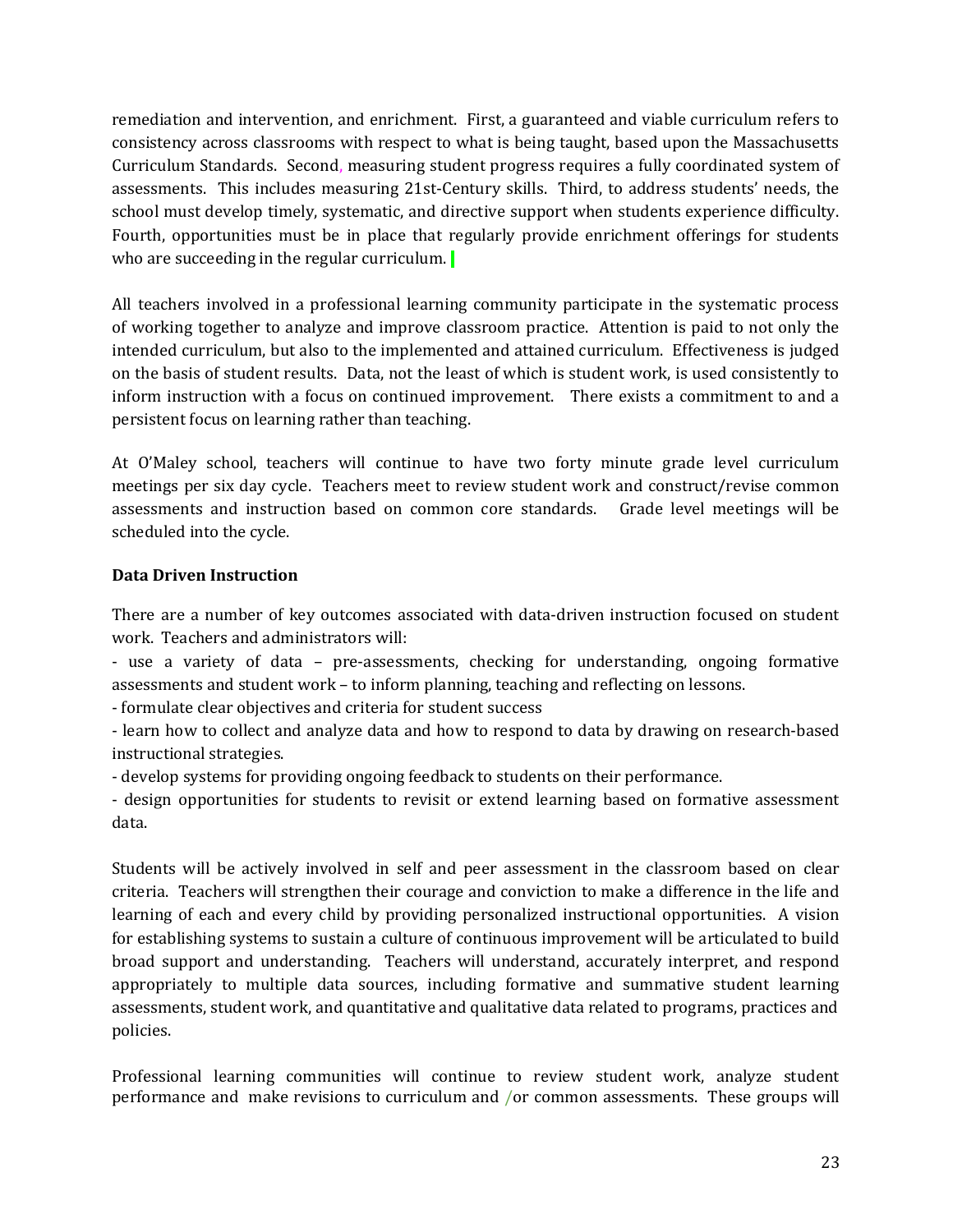meet in the aforementioned common planning time.

## **Technology**

All students and staff currently have accounts through Google Docs for Education. Students have access to 3 computer labs and are able to create documents, spreadsheets, presentations and websites through these accounts. They are able to access their information from any internet connection and are able to collaborate in real time. Our vision is to bring these technologies, as well as providing guidance in digital citizenship and research skills, to each student individually through the use of iPads in the classrooms. To ensure success, all staff will need professional development and support in many of these areas.

O'Maley Innovation School will build upon the successful O'Maley Birdseye Hammond STEM lab that currently holds state of the art STEM equipment where teachers and collaborators are able to bring innovative hands-on STEM programs to middle school students both during and after school. The 1800s q.ft. lab has digital microscopes, a seismograph, a wind tunnel, mapping systems, lasers, digital publishing center, telescope, robotics and a wind turbine.

Through frequent, purposeful use of current technologies, we will empower students with a different kind of voice, and one that is more aligned to the way we communicate, socialize, and earn a living in the 21st century.

To achieve these goals, the school will need to employ dedicated technology integration staff, engage in ongoing training opportunities and embedded coaching, and secure funds to equip each grade level with mobile computing resources to support daily use by every student. These staff members will have a weekly time dedicated to assist colleagues with implementation.

In addition to after school professional development for staff, O'Maley Institute will be established. Staff members will offer courses on the implementation of technology to colleagues Tuesday afternoons, not reserved for staff meetings. Participants will receive PDP's for their participation.

## **Civic Education**

"The O'Maley Innovation Middle School strives to promote the educational frameworks of social/ emotional learning by integrating civic education into our school. We believe that a mixture of civic education integrated into our core curriculum, blending a requirement of community service and civic engagement into our common core subjects will provide our middle school students with life experiences needed in order to become responsible leaders in our school, community and business community. Through the S.A.I.L.S. (Service, Acceptance, Integrity, Leadership, Success) program, our school collaboratively embraced the importance of these core civic and citizenship values. The proposed real-life service opportunities will teach our students the importance of behaving in a law abiding way, respecting basic societal norms and values. It will also allow them to give back to their community and help those in need. We want our middle school students to become good role models for underclassman and future generations. We continue to develop and expand our community service opportunities; some proposed include: school and community clean-ups, afterschool community building events and motivational SAILS artwork.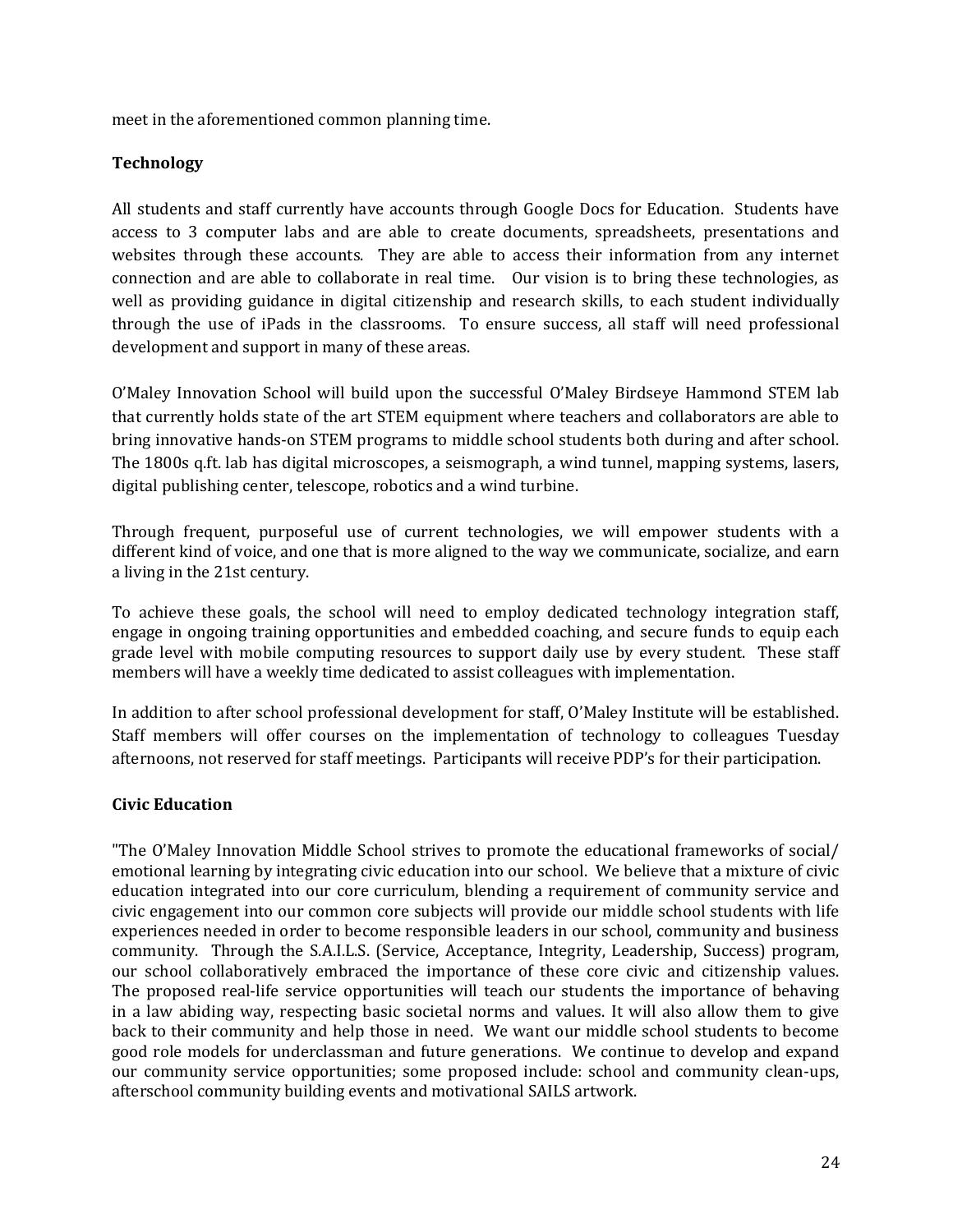## [http://findarticles.com/p/articles/mi\\_m0MJG/is\\_2\\_4/ai\\_114479059/pg\\_8/](http://findarticles.com/p/articles/mi_m0MJG/is_2_4/ai_114479059/pg_8/)

With a partnership with the YMCA, the SAILS program has encouraged students to participate in giving back to their community, (food drives, community service, mentoring). Students are encouraged and recognized for these efforts. The SAILS committees, adult and student, meet weekly to generate ideas for further expansion of the program. The BRC or Building Respectful Community committee, comprised of school and community members meet monthly to share and brainstorm possible school goals.

## **B. Schedule and Calendar**

At present, there are considered to be a number of "inefficiencies" in the School Calendar. Early Release Days, conferencing, and assorted interruptions to the weekly schedule often prevent full weeks from being dedicated to instruction. The school continues to examine its schedule for the purpose of streamlining it so that a greater and consistent focus on instruction can occur over a greater number of weeks and has made, and will continue to make, recommendations to the district.

## **C. Staffing**

The goal for this school is to retain current staff as well as to increase the total number of staff to meet the individual needs of our students and our educational priorities described above.

## **D. Professional Development**

O'Maley Middle School needs to develop its own professional development responding to the goals of the Innovation School student outcomes. Currently, project-based, experiential learning opportunities as well as access to and maximum use of available technology are present to varying degrees within the school. There is a wealth of teachers and administrators who are capable of developing and providing workshops to address these specific needs including sharing best practices in technology, social and emotional wellbeing, and literacy. The innovation school's curriculum and instruction will be explicitly augmented for all subjects in all grades to meet standards outlined by the Partnership for 21st Century Skills, which emphasize the relevance of interpersonal, project-based experiential learning (balanced with direct instruction) and the integration of technology.

This summer, teams will work with a consultant on project based learning. This individual will guide teams through the interdisciplinary project based units of study scheduled for the 2012-2013 school year. Other professional development will pertain to behavior management, student social/ emotional development and technology.

## **E. District Policies and Procedures**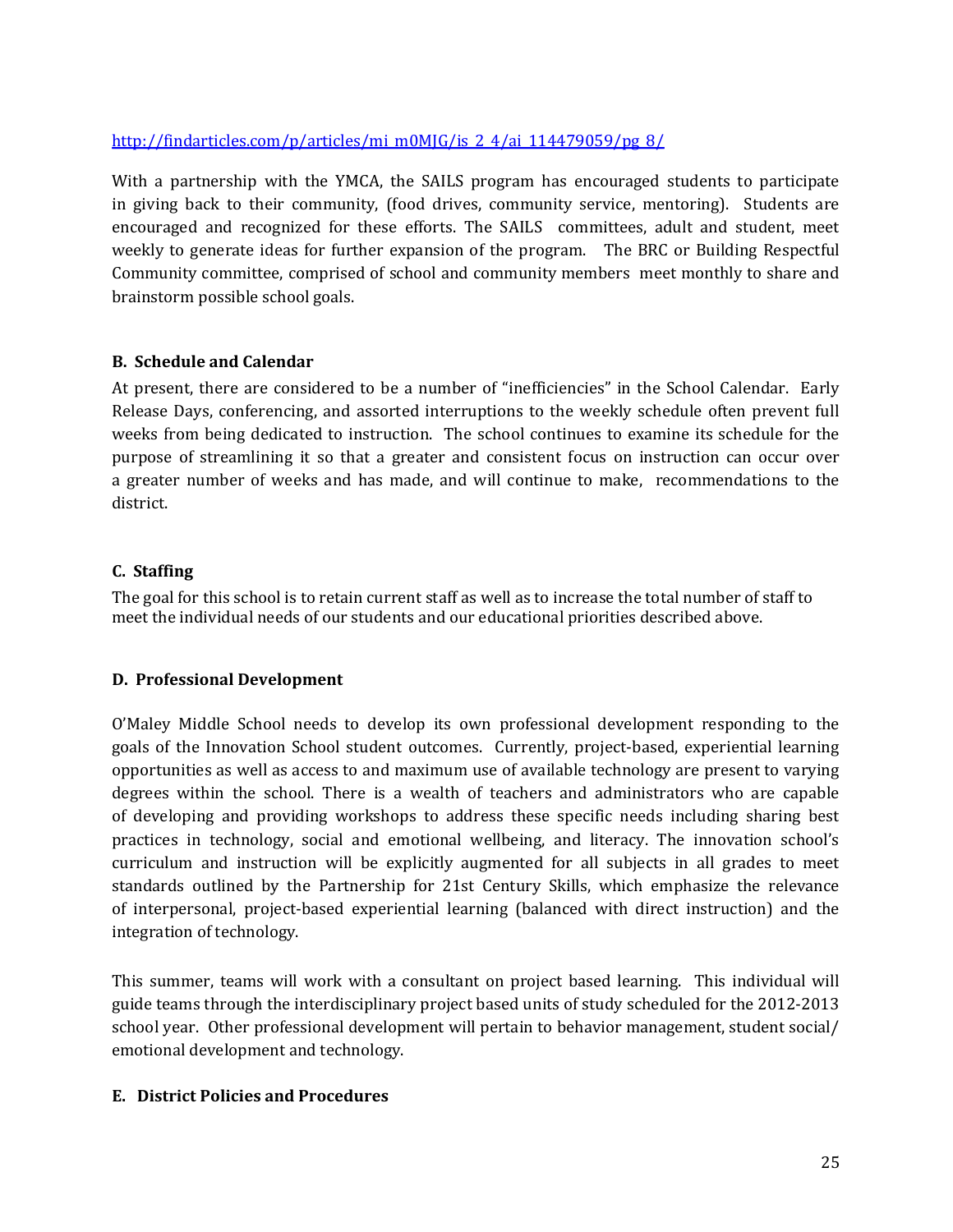With respect to governance, what is being proposed is the formation of a Teacher Leadership Committee, composed **of** one representative from: 6th grade core 7th grade core 8th grade core special education specialist student services assistant principal principal

This committee would work with administration in an advisory capacity, on a regular basis. The term for the position would be for one school year, and would be rotated, unless a vote deemed otherwise. Committee members will be nominated, either by themselves or others within their grade/subject matter. A vote will be taken by ballot, with the oversight of an administrator, if requested. Committee members would receive a stipend from the implementation grant.

The Teacher Leadership Committee, acting in an advisory capacity, would serve as facilitators of communication and representatives of their grade level and/ or departments. They will assist in the implementation of the innovation school initiative, and advise the administration regarding substantive issues facing the school.

This team will consist of a member from each grade level, a special education staff member, a specialist staff member, a member of student services and the administration team. Members will meet on a regular basis.

Any substantial changes to this Innovation Plan will require a ⅔ approval vote by the voting faculty members.

## **Student Accountability**

Student learning begins the moment students arrive within the school building. The first minutes of the day are essential to assess the day, organize materials, and plan appropriately. During the first few minutes of each class teachers outline the agenda and provide key instruction. When a student is tardy to school, this critical organizational and instructional time is missed. These losses are compounded for students with organizational and anxiety difficulties. Missing an entire day or more can create gaps in learning and anxiety about falling behind for many students. Make-up work and after school help can help reduce these problems, but are not a substitute for classroom group work, discussion, and direct instruction.

The current attendance policy does not provide adequate incentive for parents and students to make attending school on time on a regular basis a priority. The practice of social promotion allows students to pass from grade to grade regardless of attendance or effort. These factors have led to a large number of students who appear to feel that they will start trying and attending regularly when they get to high school, because that is when it will count. Through the conversion to an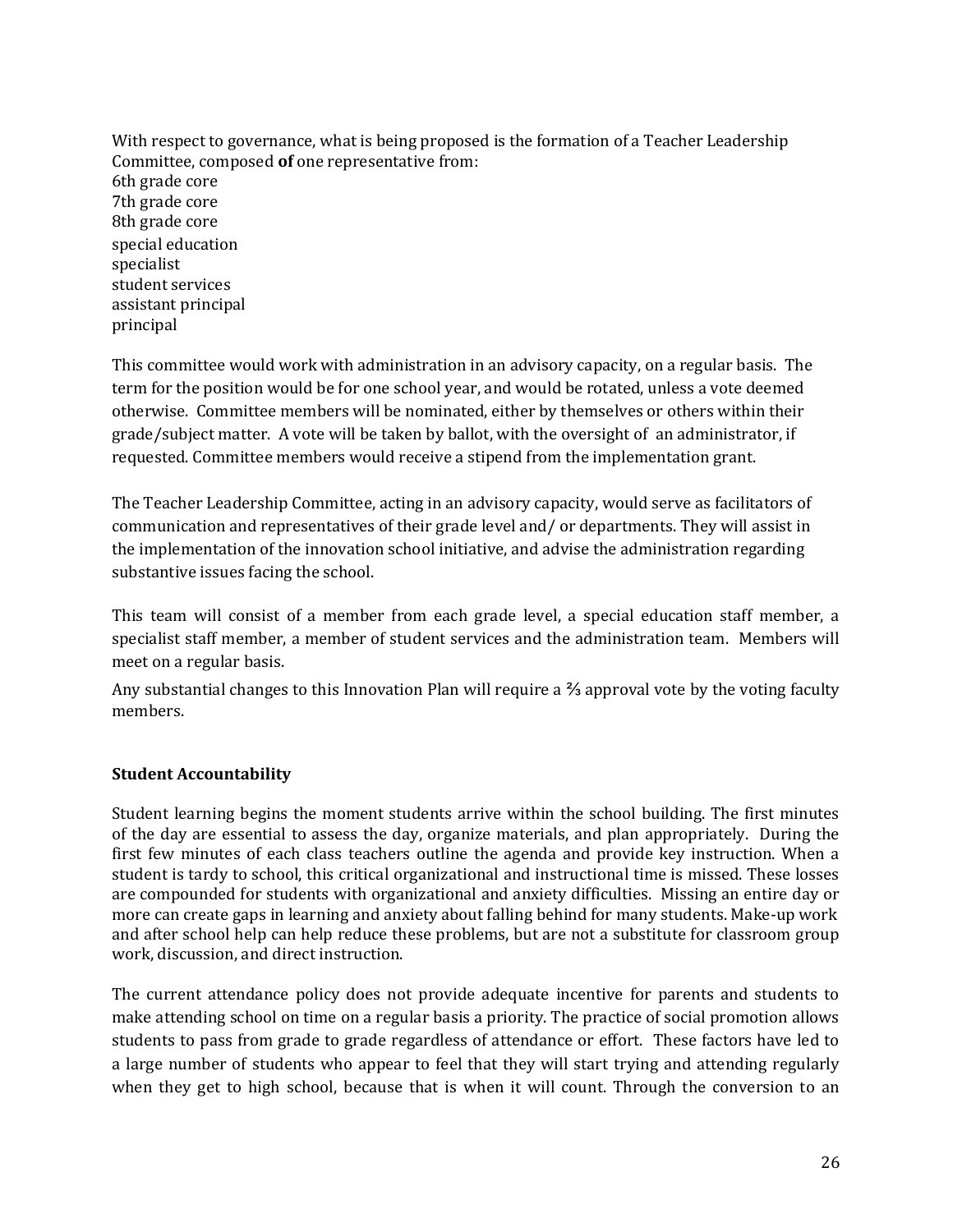Innovation school, O'Maley seeks to increase student accountability through the use of a revised attendance policy , code of conduct, the discontinuation of the social promotion policy, and the establishment of a Summer Institute for remediation and enrichment.

| Grade Level      | 0-9 Absences | 10-19 Absences | 20+ Absences |
|------------------|--------------|----------------|--------------|
| $\boldsymbol{6}$ | 165          | 35             | 12           |
| $\overline{7}$   | 150          | 46             | 15           |
| $\, 8$           | 145          | 61             | 30           |

**IPASS Attendance Data 2011-2012 School Year (through 4/27/12 – 157 school days)\***

| <b>Grade Level</b> | 0-9 Tardies | 10-19 Tardies | 20+ Tardies |
|--------------------|-------------|---------------|-------------|
| 6                  | 172         | 21            | 19          |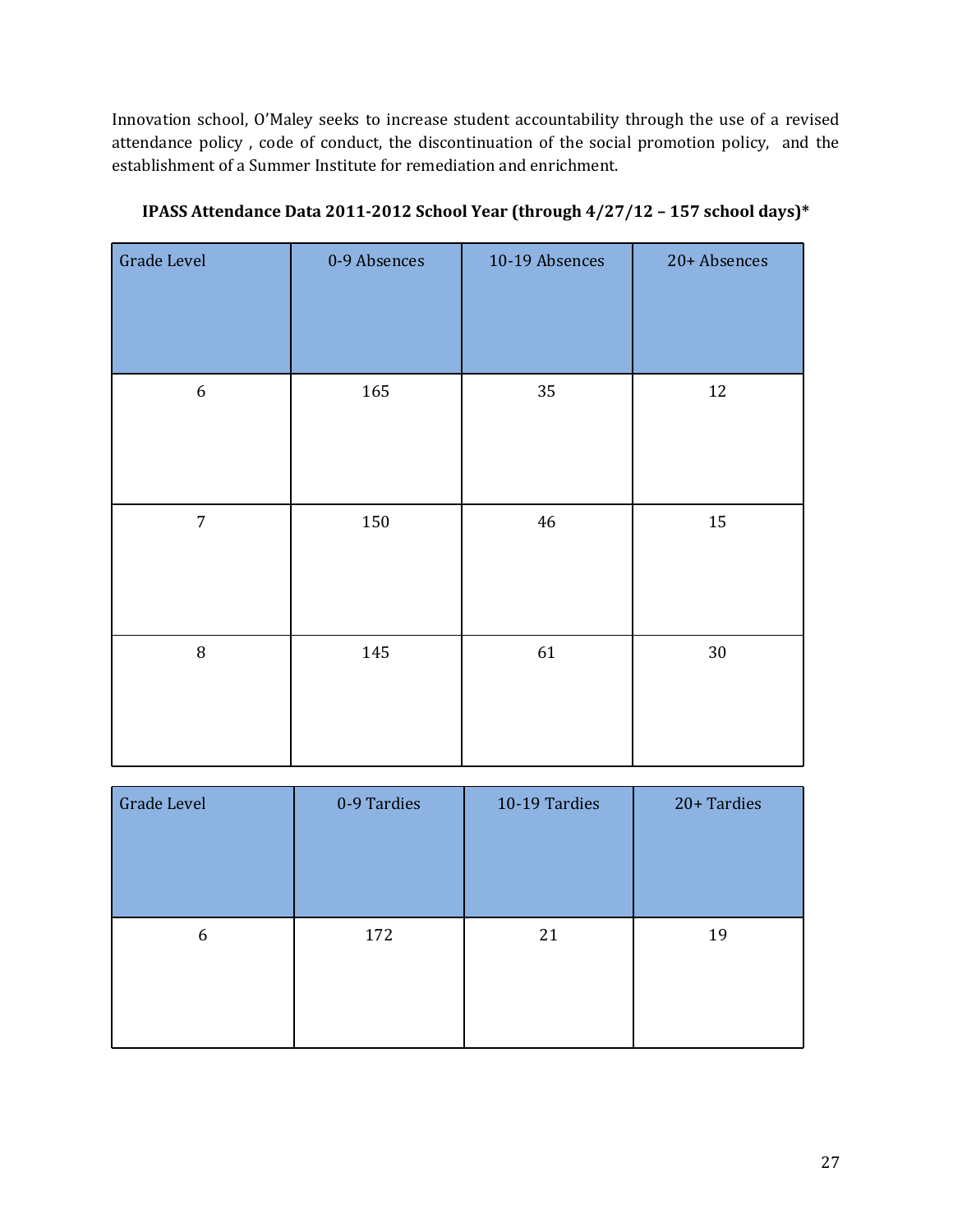| 7 | 169 | 14 | 28 |
|---|-----|----|----|
|   |     |    |    |
|   |     |    |    |
|   |     |    |    |
| 8 | 156 | 38 | 42 |
|   |     |    |    |
|   |     |    |    |
|   |     |    |    |

## **IPASS Attendance Data 2010-2011 School Year (180 days)\***

| Grade Level      | 0-9 Absences | 10-19 Absences | 20+ Absences |
|------------------|--------------|----------------|--------------|
| $\boldsymbol{6}$ | 145          | 50             | 14           |
| $\overline{7}$   | 139          | 64             | 36           |
| $\, 8$           | 163          | 61             | 25           |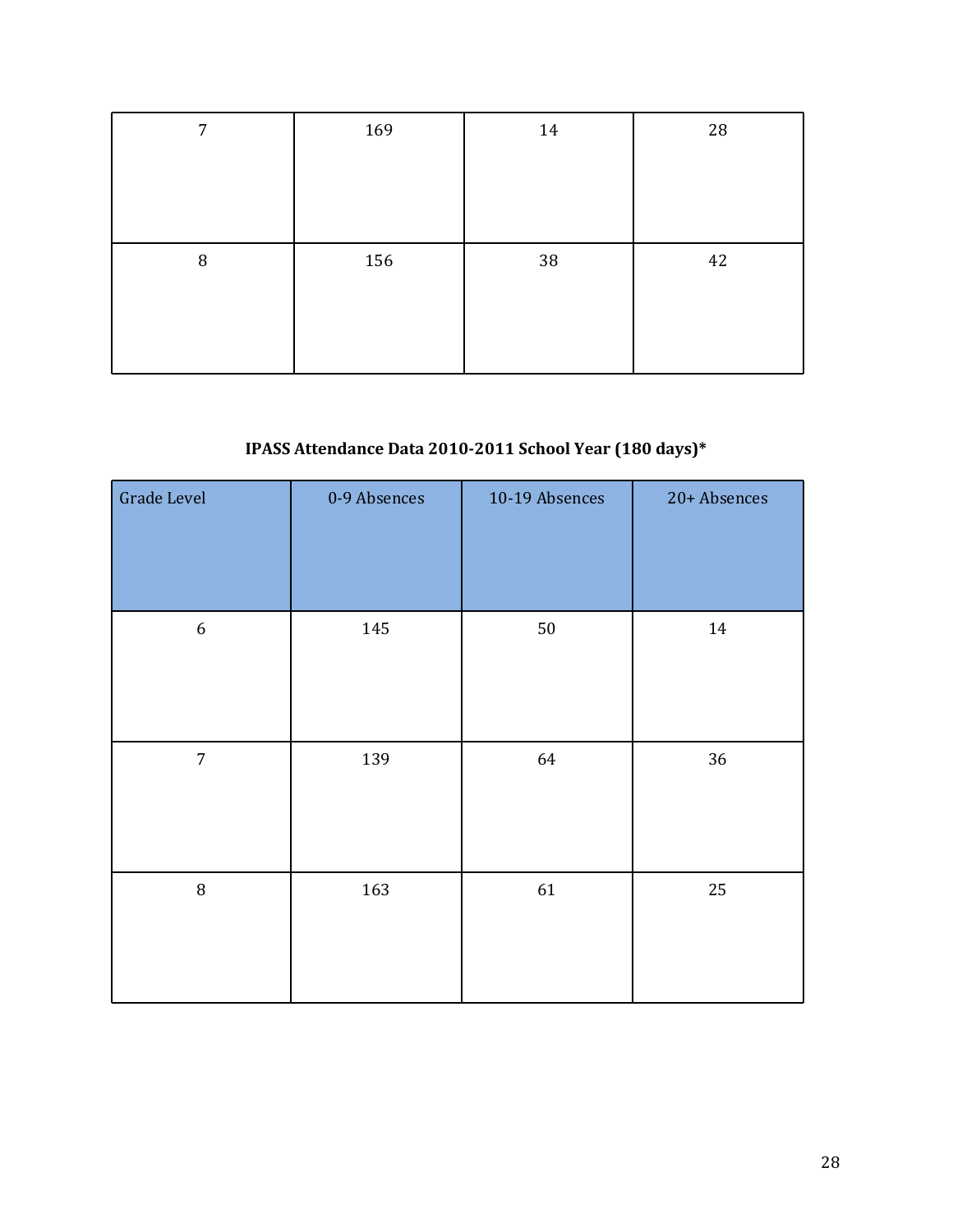| Grade Level      | 0-9 Tardies | 10-19 Tardies | 20+ Tardies |
|------------------|-------------|---------------|-------------|
| $\boldsymbol{6}$ | 177         | $17\,$        | 15          |
| $\overline{7}$   | 184         | 21            | 34          |
| $\, 8$           | 183         | 29            | 37          |

\*Data includes all categories of absences (excused/unexcused/medical/suspension etc.)

| MA Department of Education Indicators - O'Maley Middle<br>School (2009-2010) |        |          |       |
|------------------------------------------------------------------------------|--------|----------|-------|
|                                                                              | School | District | State |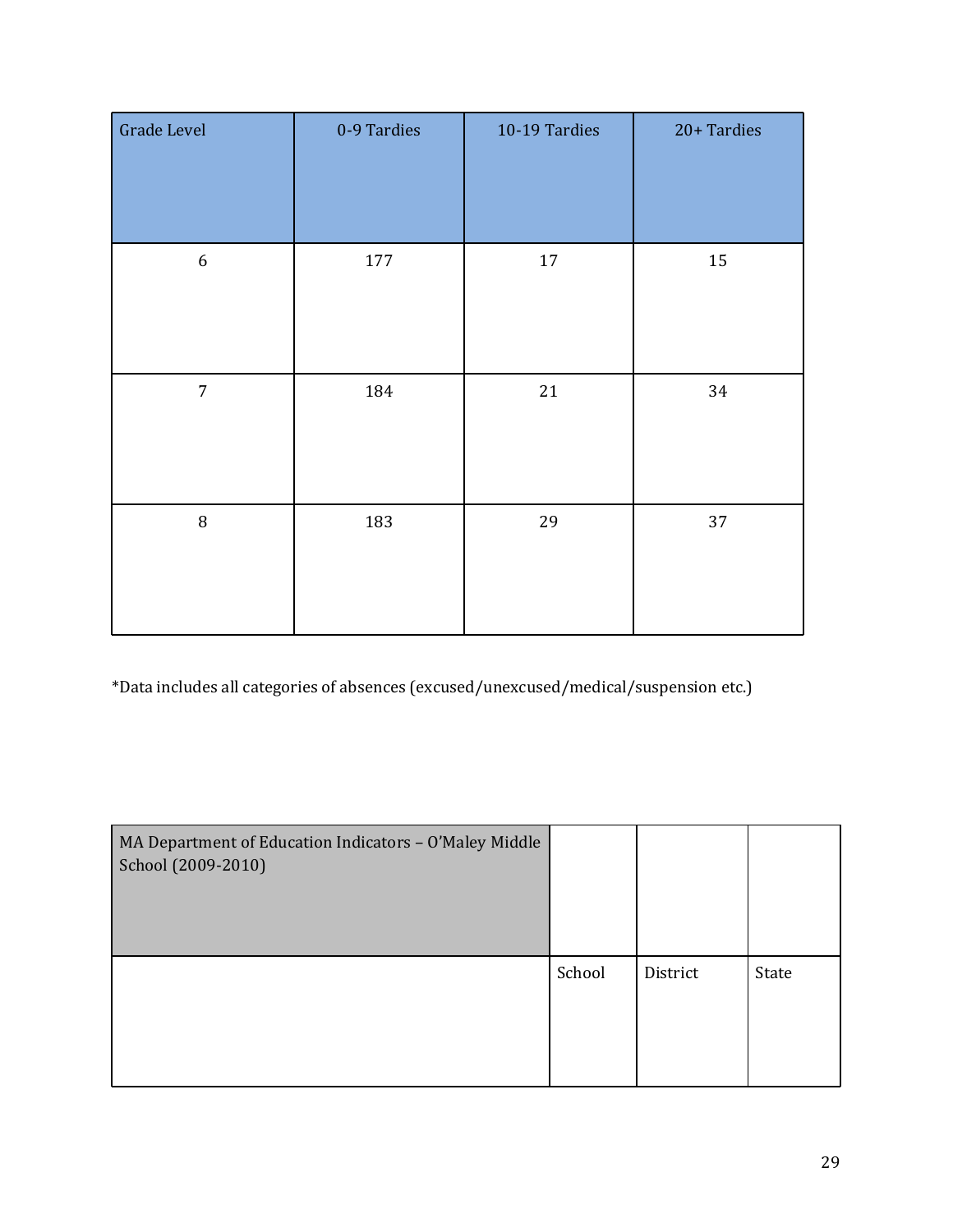| Grade 9-12 Dropout Rate       | $0.0\,$ | 2.4     | 2.9     |
|-------------------------------|---------|---------|---------|
|                               |         |         |         |
|                               |         |         |         |
| Attendance Rate               | 94.1    | 93.1    | 94.6    |
|                               |         |         |         |
|                               |         |         |         |
| Average # Days Absent         | 10.4    | 12      | 9.3     |
|                               |         |         |         |
|                               |         |         |         |
| Out-of-School Suspension Rate | $7.2\,$ | $7.5\,$ | $6.0\,$ |
|                               |         |         |         |
|                               |         |         |         |
| <b>Retention Rate</b>         | $0.0\,$ | 3.1     | 2.1     |
|                               |         |         |         |
|                               |         |         |         |

| O'Maley Middle School Attendance (2010-2011)* |                                                                             |                                                                   |
|-----------------------------------------------|-----------------------------------------------------------------------------|-------------------------------------------------------------------|
| Grade Level                                   | Number<br>of<br>Students with<br>More  <br>10<br><sub>or</sub><br>Absences* | of<br>Percentage<br>Students with<br>$10$ or<br>More<br>Absences* |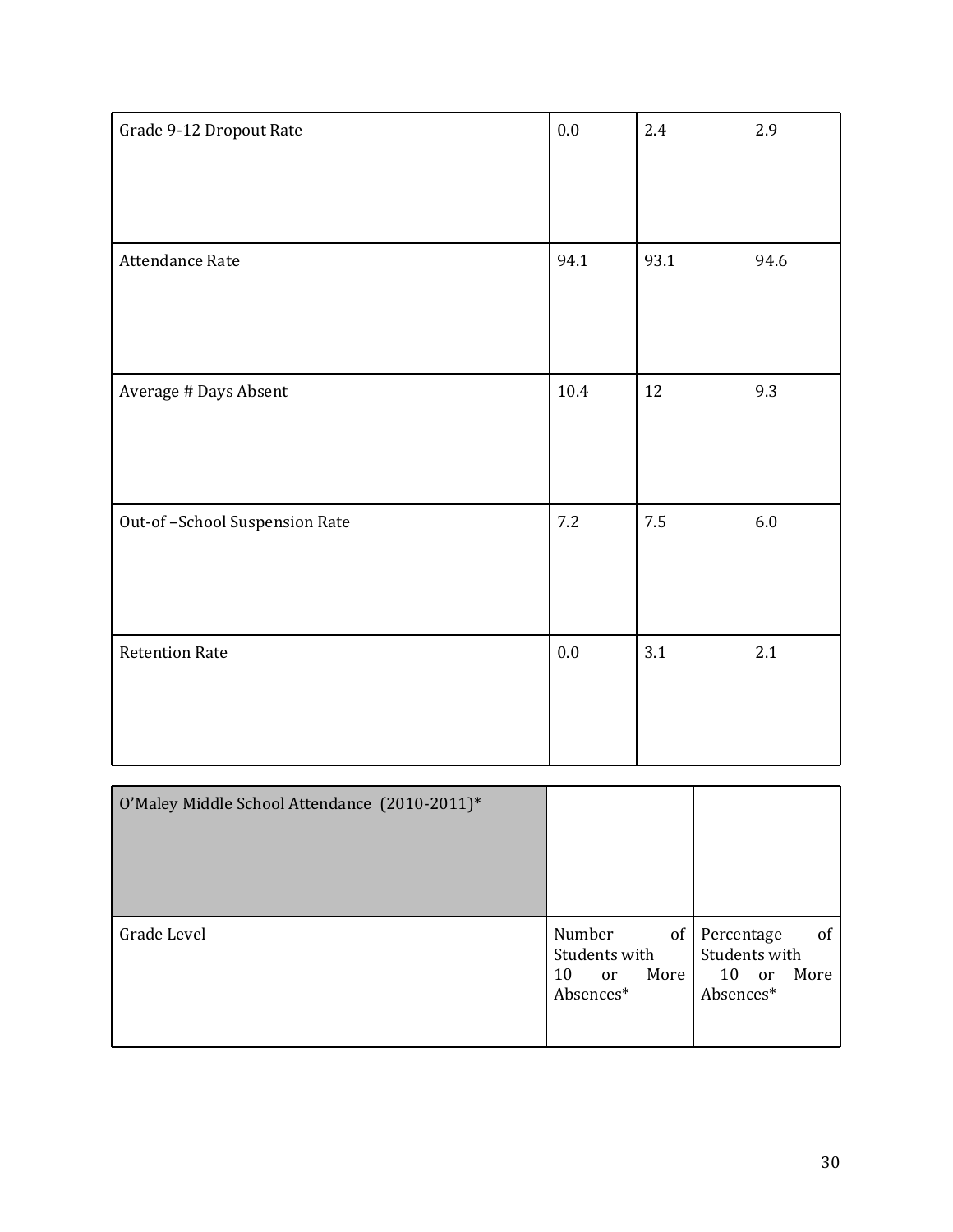| Grade 6 | 67  | 32% |
|---------|-----|-----|
|         |     |     |
|         |     |     |
| Grade 7 | 109 | 44% |
|         |     |     |
|         |     |     |
| Grade 8 | 91  | 36% |
|         |     |     |
|         |     |     |

\*IPASS data includes all categories of absence (medical excused, suspension, etc.)

## **Accountability Goals for School Year 2012-13**

In an effort to meet increased academic goals and the goals of our SAILS Initiative, strong attendance, academic and conduct policies will be instated. These will be a shared contract between teachers, students, parents/guardians, and administration.

Students are expected to attend school 180 days. Except in cases of illness and extenuating circumstances, students are expected to be present when school is in session. Parents are **strongly**  urged **not** to schedule family vacations during school days and not to extend scheduled vacations. All work missed because of absence will be made up following the guideline of one makeup day per absent day. Teachers will provide the normal range of assistance upon the student's return to school; however, it is the student's responsibility to identify and make up missed work.

Examples of excused absences are absences for illness of the student ( a doctor's certificate is required for absence of 5 or more days), a medical appointment ( a doctor or dentist certificate should be provided), death in the student's family, religious holiday observance, or court appointments.

An unexcused absence occurs when children are absent, (with or without parental approval) for **any** other reasons including family vacations, or errands.

Students with chronic offenses of attendance or code of conduct, or, who do not meet academic standards will be withheld from school activities including sports, dances and field trips.

#### Specific Guidelines for Attendance

Excused absences must be documented with a parent or guardian note within 3 days of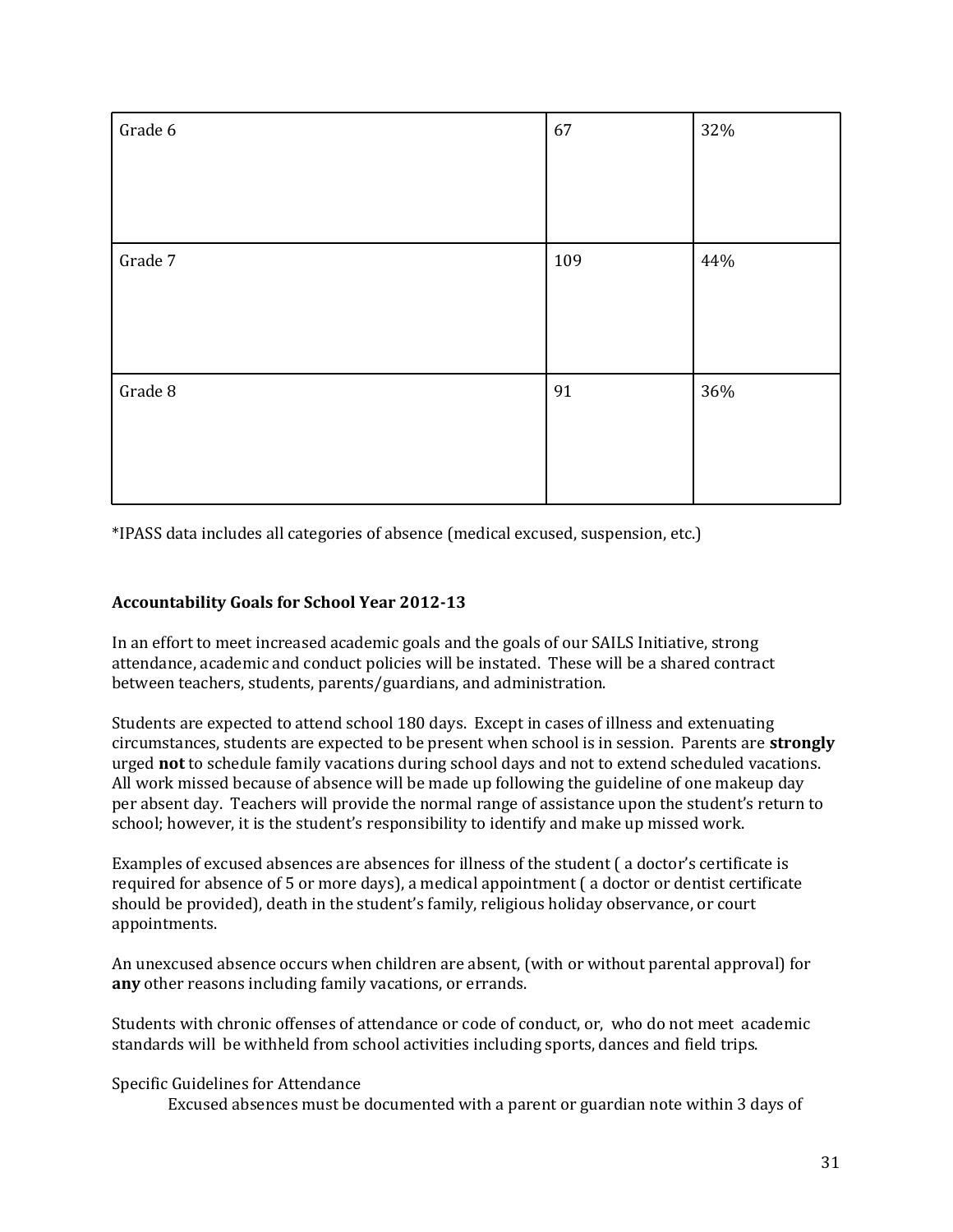returning to school.

3 times tardy (excluding bus related issues) requires one after school, administrative detention.

Students with an excused appointment must be in school by 11:00am or will be marked absent.

Students must stay in school until 11:00am or they will be marked absent (with the exception of being sent home sick). Students arriving after 11:00, without an excused tardy, will not be eligible to participate in any after school activities or sporting events. After 10 ten days of absence the parents / guardian will attend an administrative conference to discuss student's absenteeism. (excused or unexcused) After 14 days of absences (unexcused) a student may be required to repeat the grade or to attend summer school.

This Policy is based on the State statute that students attend school 92% of the time in order to make AYP.

Specific Guidelines for Academics

Students who do not regularly complete homework assignments will be required to stay for homework club and may not be eligible for the Honor Roll.

Students who fail 2 or more subjects for the year will be required to attend summer school or to repeat the grade.

## **F. Budget**

In order to provide for funding for our educational priorities, and in addition to our normal budgeting procedures, the O'Maley Innovation School is seeking autonomy and flexibility in the budgeting process in the following ways:

Per staff member allotment of district professional development funds

Per staff member/pupil allotment of district technology funds

## **III. Capacity of Applicant Group**

The composition of the applicant group is an eclectic mix of a parent, staff, school and district leadership. The applicants' unifying mission is to continue to encourage innovative teaching practices and 21st century skills.

The applicant group is comprised primarily from the O'Maley Site Base Committee. Members were added to present a fair representation of staff input, as well as the addition of mandated members.

The applicant group is proposing that the O'Maley Middle School gain innovation status. They recognize that every member of the current staff is a highly qualified teacher, at varying stages in their career, who make unique contributions to our vibrant learning environment.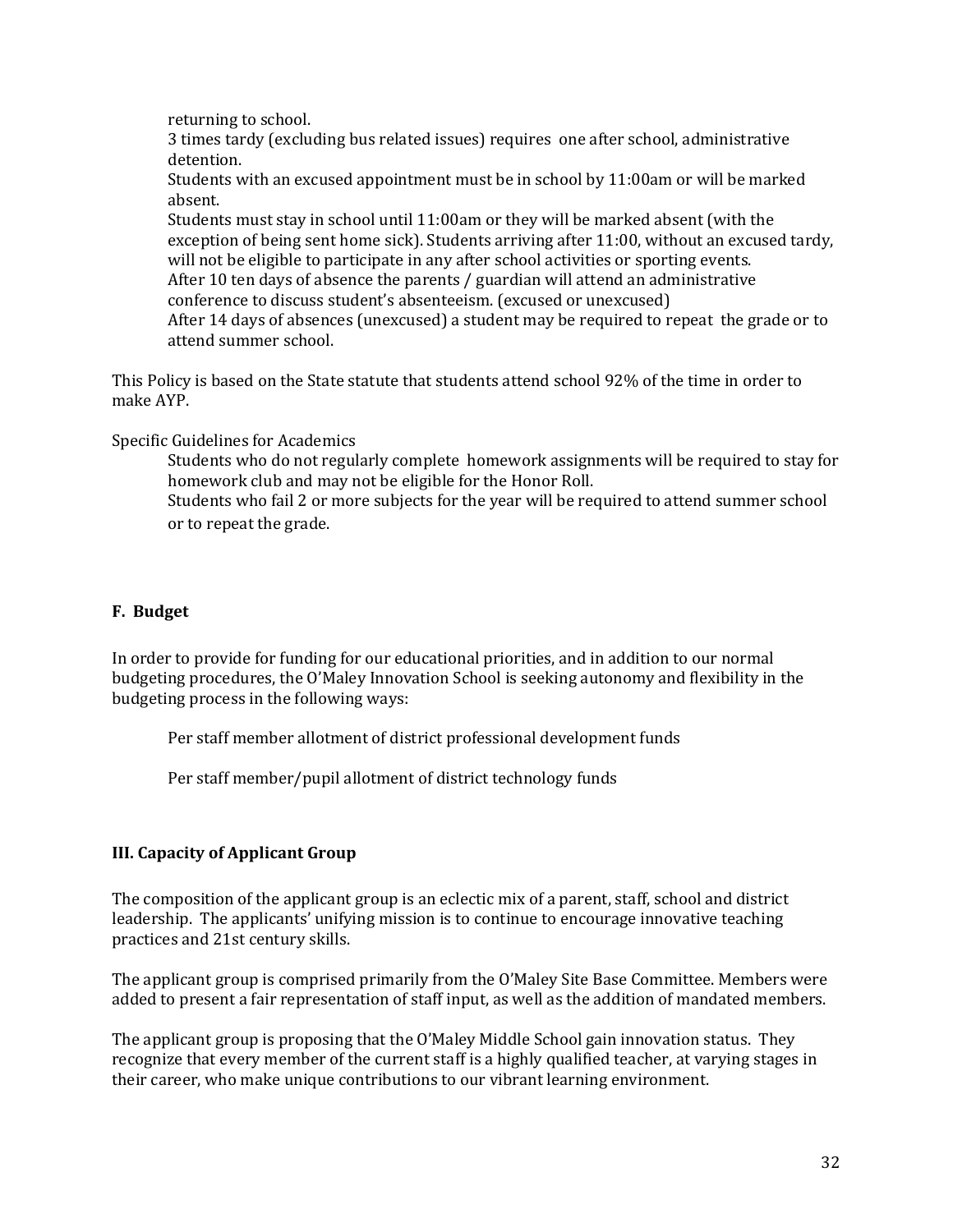The group will be lead by Debra Lucey, second year Principal at O'Maley Middle School.

## **IV. Timetable for Development and Establishment**

Prospectus Team presents need assessment for faculty input November 8, 2011

Prospectus Team reviews and incorporates faculty input November 9, 2011

Prospectus Team develops mission/vision/finalizes needs assessment November 16, 2011

Prospectus Team finalizes application and reviews draft #1 November 30, 2011

Prospectus draft is shared with faculty for input November 30 to December 5, 2011

· Prospectus draft is finalized and delivered to Superintendent December 7, 2011

Superintendent convenes screening team (Superintendent, Union Representative or designee, and School Committee Member or designee) December 7 to 16, 2011

Screening Committee has maximum of 30 days to review prospectus and vote. Requires two-third vote for approval

- If rejected, Screening Committee submits a detailed explanation. Prospectus can be revised by applicant for subsequent consideration
- If approved within 30 days the applicant convenes the Innovation Plan Committee

Superintendent brings results of vote back to prospectus team December 16, 2011

- If rejected, recommends modifications to plan

Superintendent submits prospectus to DESE for planning grant approval January 10, 2012

In accordance with the state law, lead applicant solicits maximum of 11 volunteers to participate in the O'Maley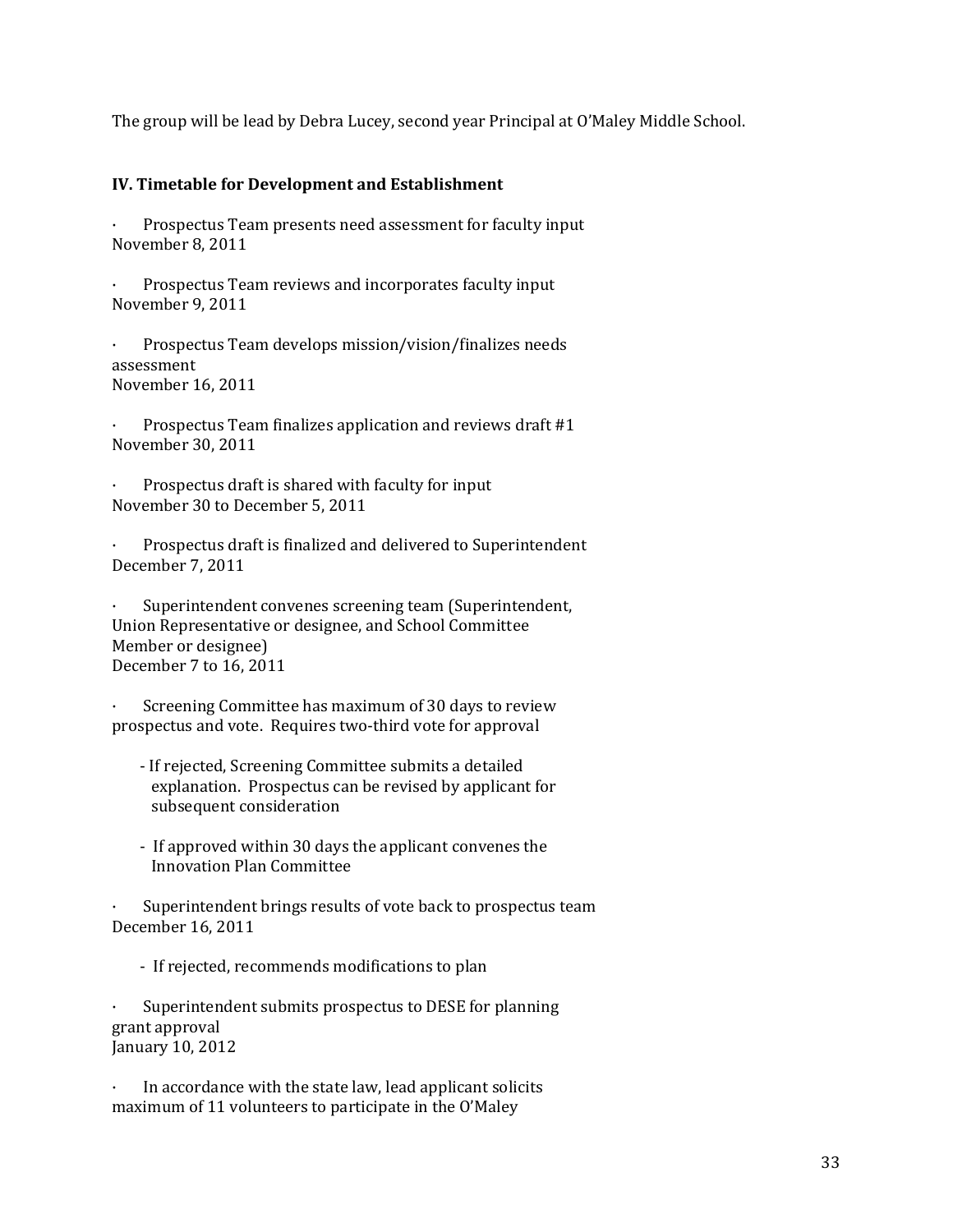Innovation Planning Committee January 16, 2012

> - Consisting of school (selected by nominees submitted by local teachers' union) district, School Committee Member or designee, and parent/community representatives

· Innovation Plan Committee begins to develop the Innovation Plan

- Unlimited timeframe, however, June 29, 2012, is deadline for implementation of grant eligibility

· Draft of progress is reviewed at Professional Development Day for faculty input February 7, 2012

- · Draft of Innovation Plan is emailed to Innovation Committee and
- Faculty for review and feedback
- · April 2, 2012
- Faculty meeting: draft plan presented to faculty for input April 3, 2012

Innovation Plan Committee reviews faculty feedback and revises plan April 11, 2012

- Faculty meeting: teachers review cumulative changes
- · May 1**,** 2012
- ·

Innovation Plan Committee submits plan to teachers for two-thirds vote via secret ballot May 15, 2012

If teachers support the plan, the School Committee schedules a Public Hearing on the plan May 9, 2012

· School Committee discusses public hearing votes on plan and requires majority vote May 23 0r June 6 2012

Innovation School Plan is presented to DESE for grant Eligibility June 13 -29, 2012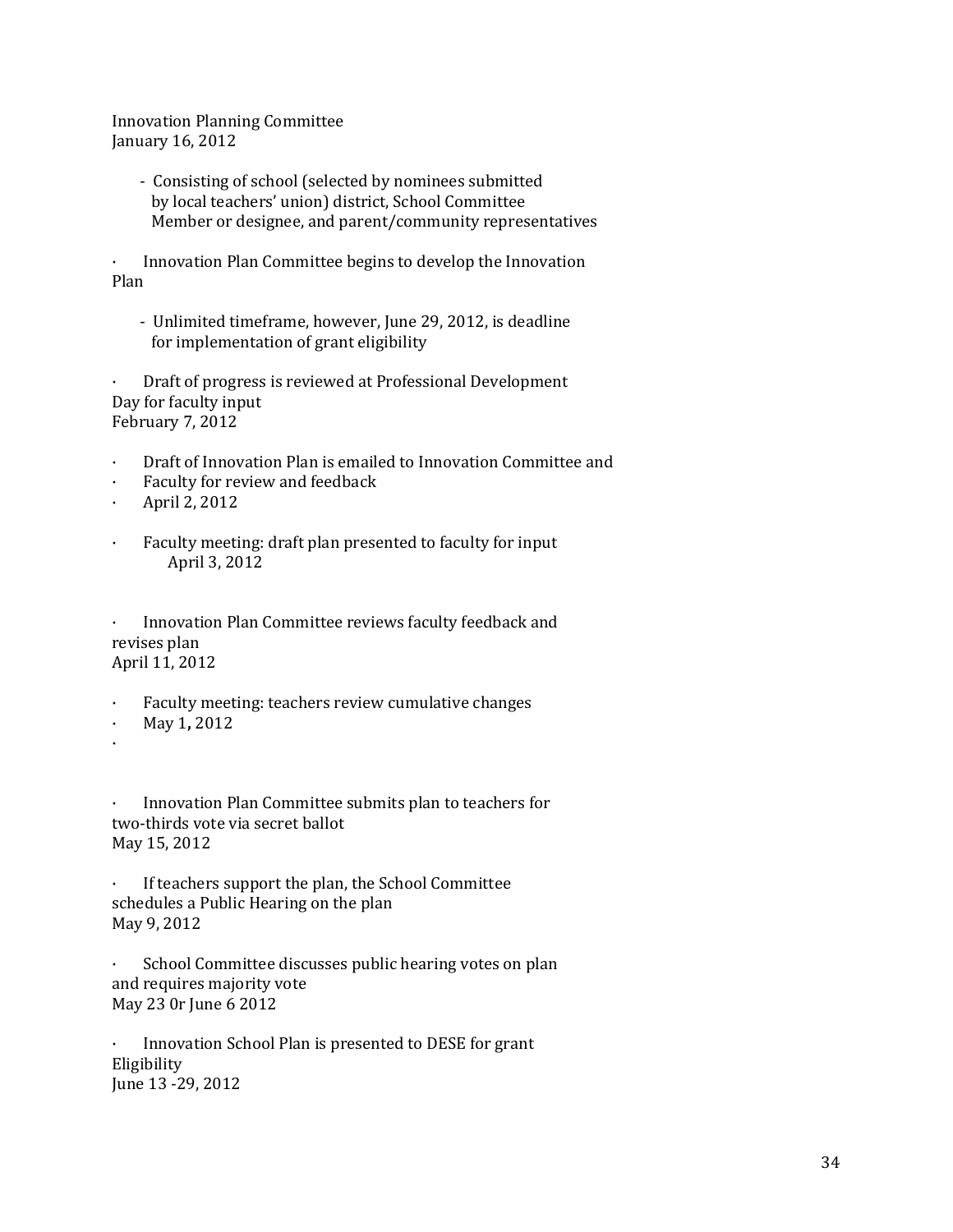### **V. Measurable Annual Goals for the O'Maley Innovation School**

#### 1. Focus on Improved Academic Outcomes

GOAL: Our school will use scheduled common planning time for the purpose of writing and revising units that are aligned with the common core and designed to incorporate 21st century skills and interdisciplinary project based learning in order to make meaningful improvement to the quality of instruction and to increase student achievement.

Objective 1: All student**s** will make continual progress toward proficiency in the areas of mathematics and reading.

#### Measure 1 (MCAS):

By Spring 2014, at least 60% of students who have been enrolled since October 1, 2012 will achieve a performance rating of proficiency or advanced on the mathematics MCAS and of those students not achieving proficiency or higher, will show a typical or higher growth toward proficiency.

#### Measure 2:

By Spring 2014, 90 percent of the students scoring in the warning or needs improvement category will participate in a co-taught mathematics class and/or an MCAS math remediation class.

Measure 3: By Spring 2014, at least 60% of students will score 5 or better in their GMADE scores.

#### Measure 4:

Students participating in the literacy intervention program will increase their GRADE scores by at least one stanine annually.

#### 2. Serving English Language Learners and Students with Special Needs

Goal: Our school will continue to expand ELL training as directed by the Commonwealth and will continue to refine instructional approaches to meet the needs of students with special needs.

Objective 1: Our school will increase the number of teachers trained to teach English Language Learners.

Measure 1: By 2013 - 2014, 30 % of teachers will be trained in primary ELL category categories.

Measure 2: By 2014, English Language Learners will participate in the WIDA assessments.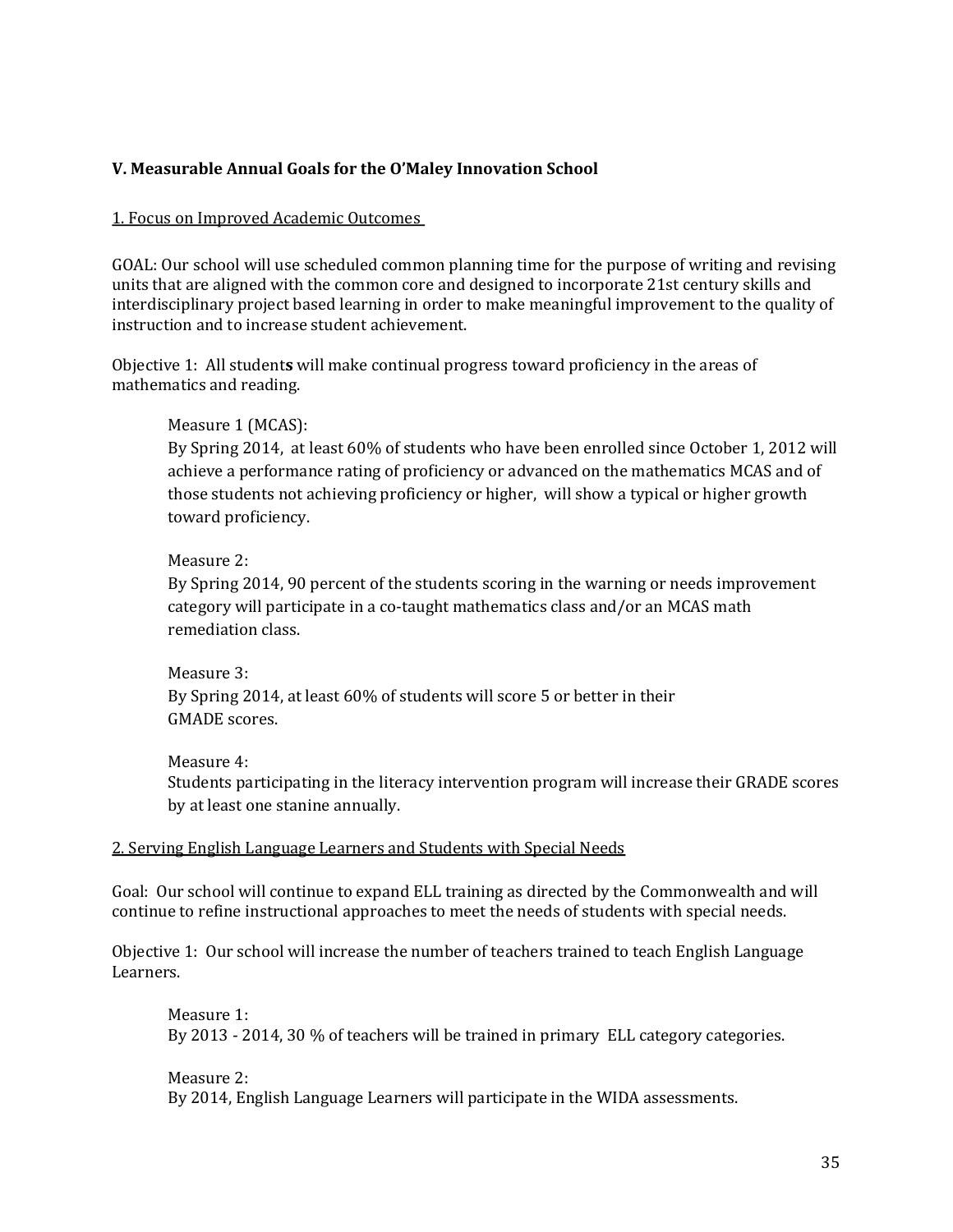Objective 2: Our school will refine instructional approaches in order to meet the needs of students with special needs.

Measure 1: Within the first month of each year, all staff will participate in training sessions addressing the needs of special needs students in their inclusion classrooms.

Measure 2: Students with special needs will participate in a least restrictive classroom setting.

## 3. Expansion of Professional Learning Communities

Goal: Our school will continue to effectively use common planning time to build a professional culture of collaboration focused on strengthening instructional practice and meeting school wide achievement goals.

Objective 1: Teacher teams will continue to meet regularly to discuss and analyze student work and data for the purpose of setting high standards, assessing student learning and strengthening the use of school wide instructional practice.

## Measure 1:

Grade level curriculum teams will continue to meet during their designated weekly curriculum times to analyze student work and assess student achievement. Notes of analysis and outcomes will be documented.

## Measure 2:

Staff will collaborate on interdisciplinary projects in grade level meetings scheduled into the cycle.

## Measure 3:

For mathematics, ELA and science teachers, each year, during the first month of school, one or more of curriculum times will be dedicated for the analysis of MCAS results. From this data analysis, each grade level will develop written action plans for the areas in need of improvement. These action plans will serve as a tool to guide and inform instructional practice at each grade level.

## Measure 4:

Teachers will revise units of study and common assessments to align with the new common core.

Objective 2: Our school embraces a community where faculty, staff and administrators regularly participate in professional development, data driven analysis and planning to improve student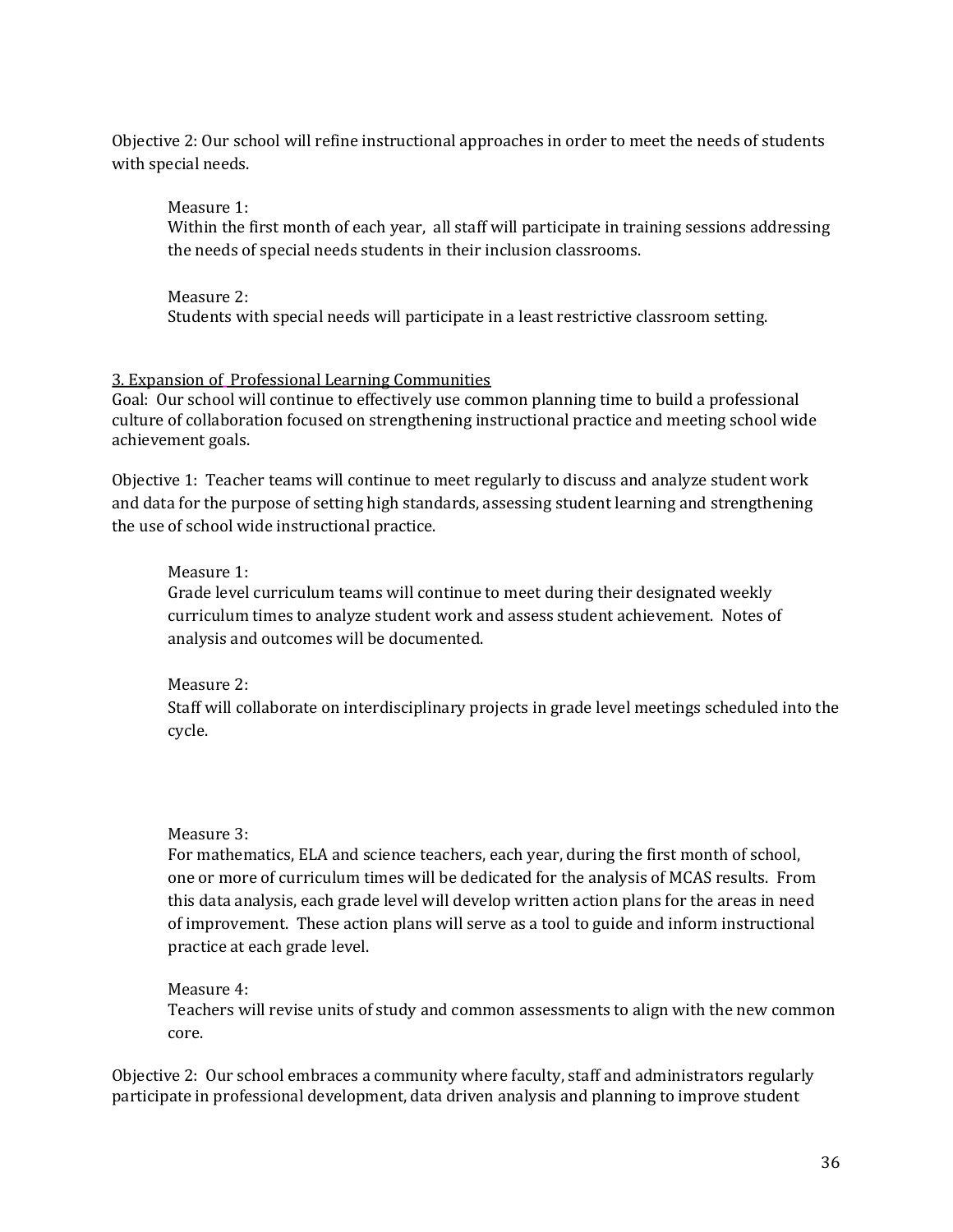## learning.

Measure 1: Each year, 50% of scheduled curriculum development time will be dedicated to refining instructional practices based in part on common assessments.

Measure 2: By Fall 2012, O'Maley Institute or OMI will be offered to all staff for the purpose of enhancing knowledge of technology used to help student achievement.

Objective 3: The O'Maley school will continue to support increased access to technology for all students and will focus staff professional development on the use of new technologies as well as increased knowledge in current technologies.

Measure 1:

Fall 2012, the technology subcommittee will inventory what technologies and resources are available at O'Maley.

Measure 2: By Fall 2012, the technology subcommittee will survey staff on technology use and what professional development technology workshops they would be interested in.

#### 4. Establishing Student Accountability

Goal: Increased attendance and acountability

Objective: The revised code of conduct and attendance policy will increase student achievement by reducing tardies and absences and setting clear expectations for a productive learning environment.

Measure 1: A new code of conduct, agreed upon by the student accountability sub-committee will be submitted to the Superintendent and the School Committee by Spring 2012.

Measure 2: A new attendance policy drafted by the student accountability sub-committee will be submitted to the Superintendent and School Committee by Spring 2012.

#### 5. Maintaining and enhancing social, emotional, and civic education

Objective: To provide emotional and social supports that allows our students to mature as strong leaders and devote life long learners.

Measure 1: Continue to support and expand the SAILS initiative by devoting time for at least one school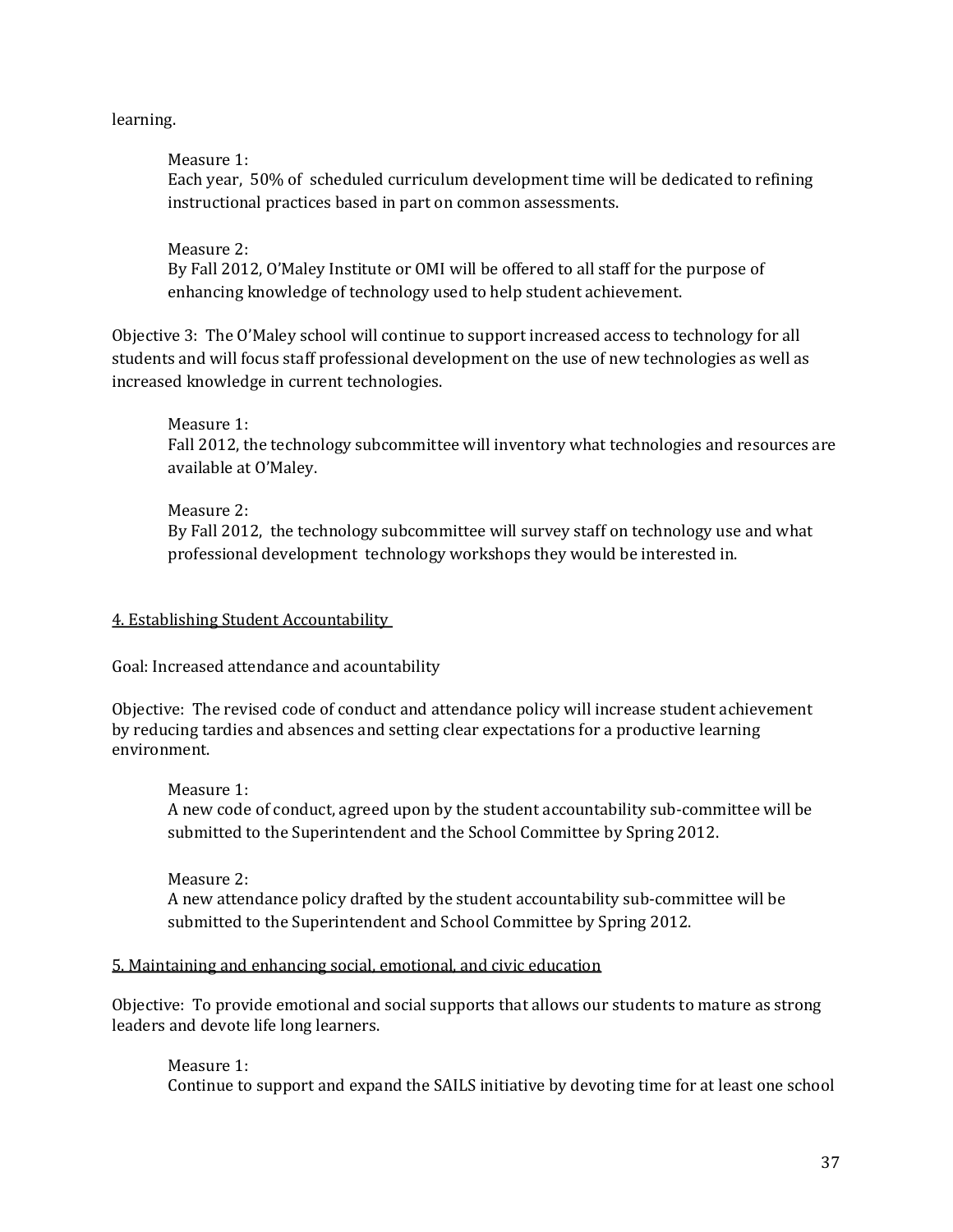wide assembly per quarter.

### Measure 2:

Continue weekly SAILS committees and monthly BRC meeting to develop and share goals with members of the Gloucester community and solicit more community involvement by increasing publicity in newspapers, websites, cable television and partnerships.

### Measure 3:

SAILS committee will track community service hours, attendance, leadership and academic excellence and acknowledge and reward participants.

#### **VI. Attachments**

 Conduct O'Maley Code of Conduct Current School Improvement Plan Statements of commitment and resumes from each applicant group member.

## **Attachment 1**

## **Conduct**

All student behavior in the Gloucester Public Schools is based on respect and consideration for the rights of others. Further conduct expectations can be found in the **Code of Conduct**.

You are expected to be respectful and courteous at all times while you are on school grounds, on the buses, and during school related activities. Below you will find a general listing of expectations for students. Please note: more specific information follows in the **Code of Conduct**.

- · Maintain respect for teachers, staff and fellow students at all times.
- Be on time for school and all classes.
- Walk to the right of halls during passing time.
- · No running in the building.

Maintain quiet and orderly conduct during fire drills and all hazards drills, and follow the directions of staff members at all times.

- · Food and beverages are not allowed in the classrooms or in the hallways.
- Fighting and roughhousing are not allowed on school grounds.
- Never leave the building without authorization.
- Respect all school property. Writing on or defacing furniture, walls, displays, etc. is prohibited.
- Profanity is prohibited on school grounds and at all school activities.
- Harassment/bullying of fellow students is not permitted.

· Throwing any objects including ice, snow, acorns, rocks, etc. during school time or at bus stops is not allowed.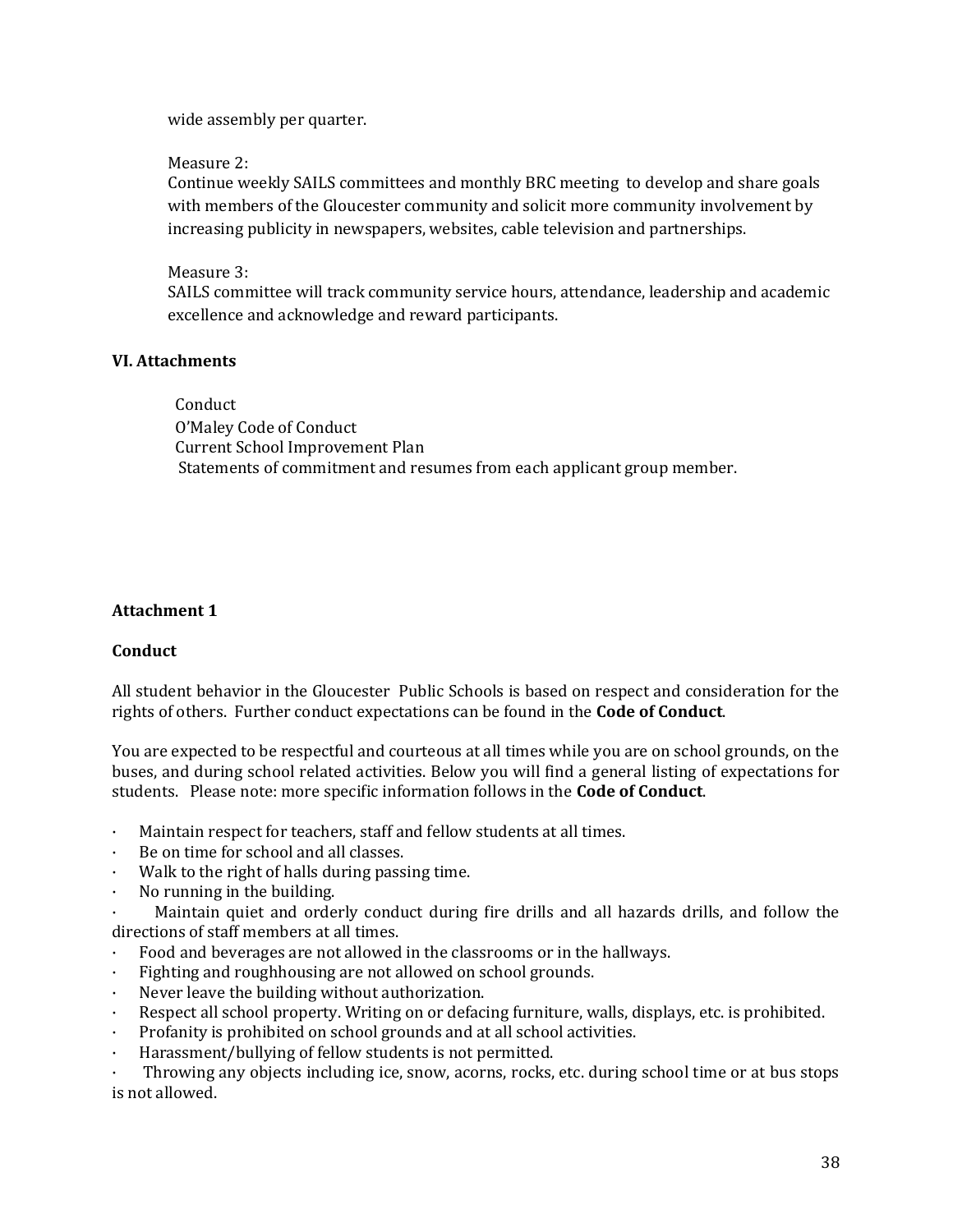Each student must respect the property of his/her peers and teachers. Students are not allowed to enter lockers or desks of teachers or others students without permission.

- · Help maintain your school's appearance by picking up discarded papers and other debris.
- Alcoholic beverages/drugs are strictly prohibited.
- Smoking and chewing tobacco are strictly prohibited.

Attachment 2

Dear Parents and Guardians:

The faculty of the Gloucester Middle School expects that your child is coming to school to learn. Therefore, anything that disrupts the educational environment is not tolerated. Although we recognize that students make mistakes from time to time, we must insist that they are held accountable for their actions. All offenses against the Code of Conduct will be entered in a discipline database.

Our Code of Conduct reflects today's norms. Incidents that were previously dismissed as adolescent teasing or the like can now be seen as criminal. We encourage all parents to sit down with their child and read the Code of Conduct as well as the expectations outlined in our student handbook.

## **STUDENT BEHAVIOR STANDARD**

We recognize that students do not surrender their rights of citizenship as they pass through the schoolhouse door. We further recognize that students within the school setting are not entitled to any special rights, privileges, or immunities not enjoyed by citizens in the larger community. It is expected student behavior will be such that there are no detractions from instruction, that positive and constructive interpersonal transactions exist, and that the freedom for intellectual and personal growth is enhanced by mutual respect among all individuals in the school. We insist that the educational welfare of the individual pupil and of the larger school community be a determinate. Therefore, all disciplinary actions and procedures must be directed toward serving educational needs.

Student discipline procedures are to be progressive, except those instances cited elsewhere within this policy. The disciplinary actions are not necessarily sequential; that is, the inappropriate behavior has varying consequences depending on the seriousness of the event, the circumstances of the occurrence, and the number of repeat offenses. It is expected that disruptive student behavior will be first the responsibility of the classroom teacher and, if continued, the responsibility of the building administrator.

Progressive discipline procedures shall lead to a definitive conclusion within a reasonable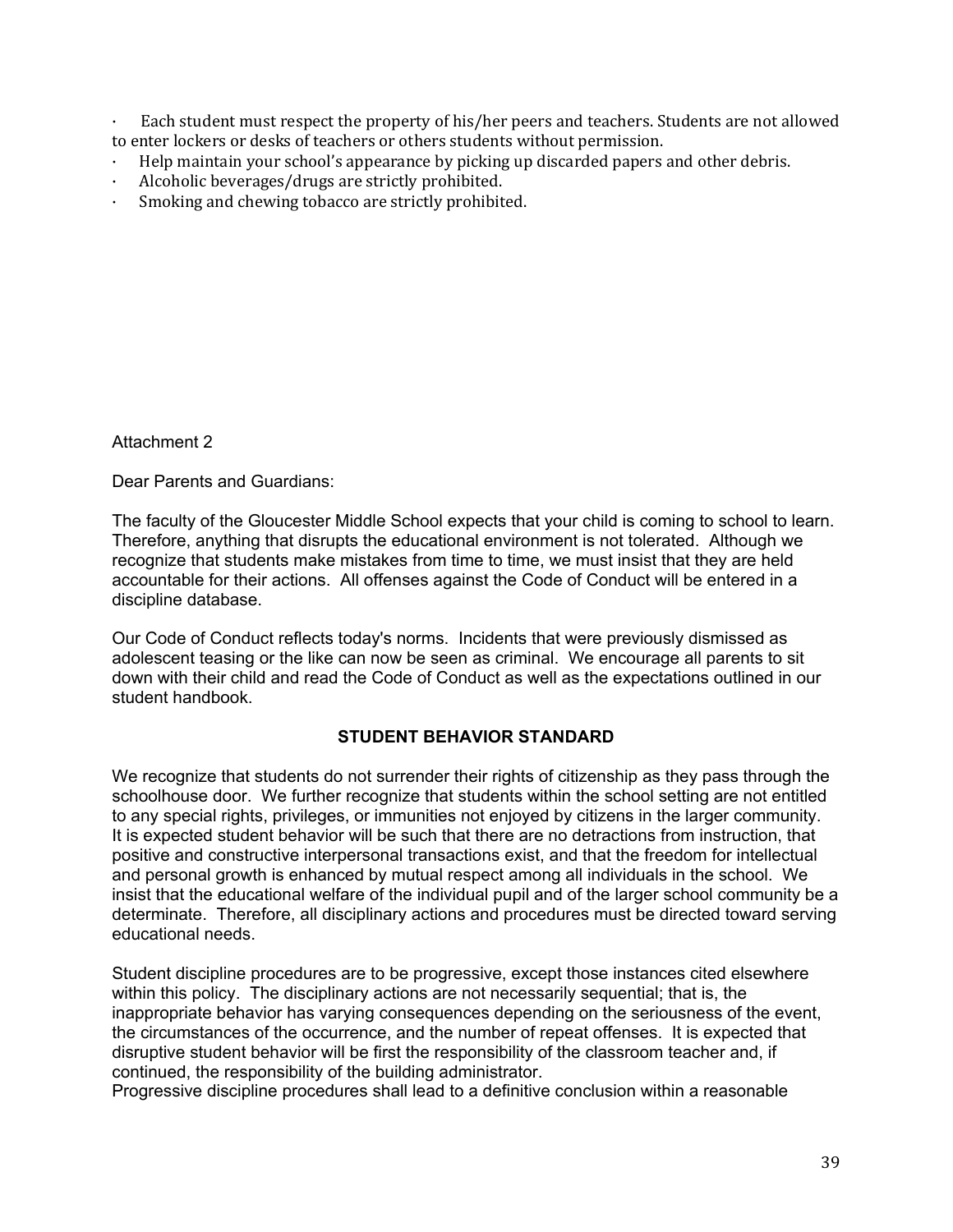period of time. The progression of discipline need not relate to the same or similar incidents, but the accumulation of incidents. It is not intended there be endless opportunity for a student to demonstrate defiance within the reasonable rules and regulations of the school.

This policy shall outline the guidelines for the school. Included shall be the minimum response procedure and delegated authority for response. There exist three levels of misconduct with incremental degrees of seriousness of offense and punishment. At each progressive level, the student shall be made aware of the level of the offense and consequences of repeated offenses.

#### **The staff or principal will determine the severity of an incident. On occasion a level one offense may be reprimanded as a level two or level three offense.**

**The administration reserves the right to invoke any other consequences deemed appropriate.**

## **Step One**

Student engages in misbehavior that interferes with classroom order, or with the orderly operations of the school.

## **Student Behaviors**

- Frequent tardiness
- Deceiving or lying to a staff member
- Cheating
- Use of profanity, cruel or abusive language
- Aggressive behavior such as pushing or shoving
- Failure to follow school or classroom rules of conduct
- Inappropriate use of cell phones
- Leaving class without permission
- Inappropriate display of affection
- Damaging or misusing school property
- Possession of demeaning publication or material including, but not limited to race, color, ethnic origin, religion, sex, sexual orientation or disability status
- Forgery
- Inappropriate dress (please refer to the section on appropriate dress in the student handbook)
- Inappropriate behavior in the hall

## **Possible Disciplinary Actions for Step One Behaviors**

This misbehavior can usually be handled by the staff members observing them, but sometimes require supervision of other school personnel.

- Verbal reprimand
- Special assignment related to the misbehavior
- Behavior contract
- Detained after school
- Withdrawal of privileges
- Written or oral communication to parents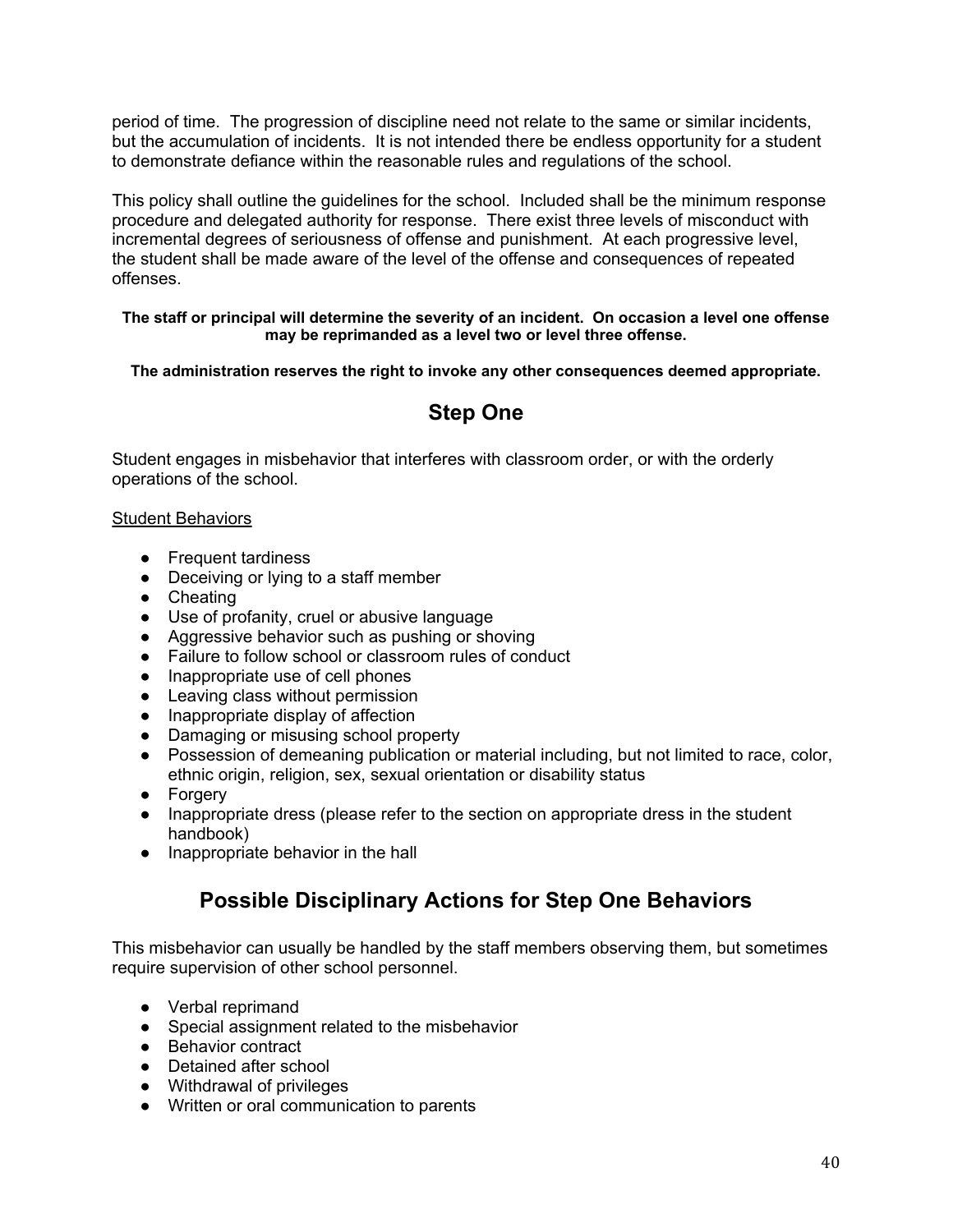## **Step Two**

Student engages in frequent misbehavior that disrupts the learning climate of the school or classroom. These problems usually result from a continuation of level one misbehavior which now requires the intervention of a school administrator.

## Student Behaviors

- Continuation of unmodified level one misbehavior
- Chronic school tardiness
- Abusive or profane language to any individual
- Insults about, or directed at, any faculty, staff and or student
- Fighting, including but not limited to, punching and kicking
- Aggressive or threatening behavior
- Bullying behavior
- Defacing or vandalizing school property or the personal property of others
- Harassment of an ethnic, racial, sexual or religious nature, including but not limited to: conduct or comments that threaten physical violence; offensive, unsolicited remarks; unwelcome gesture or physical contact, including unsolicited propositions to engage in sexual acts; and verbal abuse or insults about, or directed at any faculty, staff, or student
- Leaving school grounds without permission; being in a restricted area
- Stealing
- Any other violation which the school principal considers reasonable to fall within the category due to its severity

## **Possible Disciplinary Actions for Step Two Behaviors**

- Special assignment related to the misbehavior
- Behavior contract or behavior modification program
- Withdrawal of privileges: including field trips and extra-curricular activities.
- In school suspension
- Out of school suspension
- Restitution for damages to school property
- Parent conference

## **Step Three**

Student's behavior is directed toward persons or property that could pose a direct threat to the safety of others in the school. Some of these acts might be considered criminal. They are serious enough that they require administrative actions that result in the immediate removal of a student from school, and possible police action.